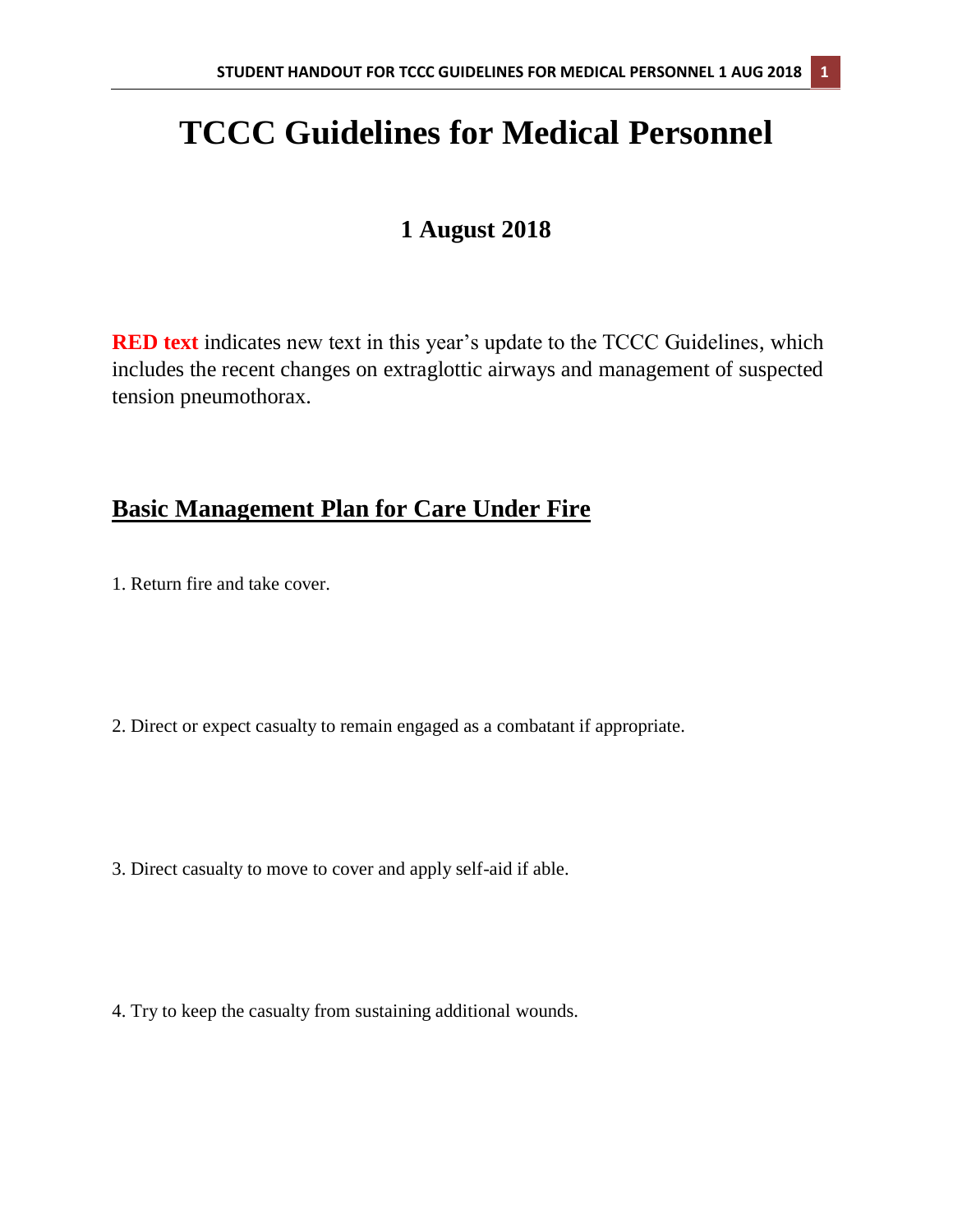- 5. Casualties should be extricated from burning vehicles or buildings and moved to places of relative safety. Do what is necessary to stop the burning process.
- 6. Stop life-threatening external hemorrhage if tactically feasible:
	- a. Direct casualty to control hemorrhage by self-aid if able.
	- b. Use a CoTCCC-recommended limb tourniquet for hemorrhage that is anatomically amenable to tourniquet use.
	- c. Apply the limb tourniquet over the uniform clearly proximal to the bleeding site(s). If the site of the life-threatening bleeding is not readily apparent, place the tourniquet "high and tight" (as proximal as possible) on the injured limb and move the casualty to cover.
- 7. Airway management is generally best deferred until the Tactical Field Care phase.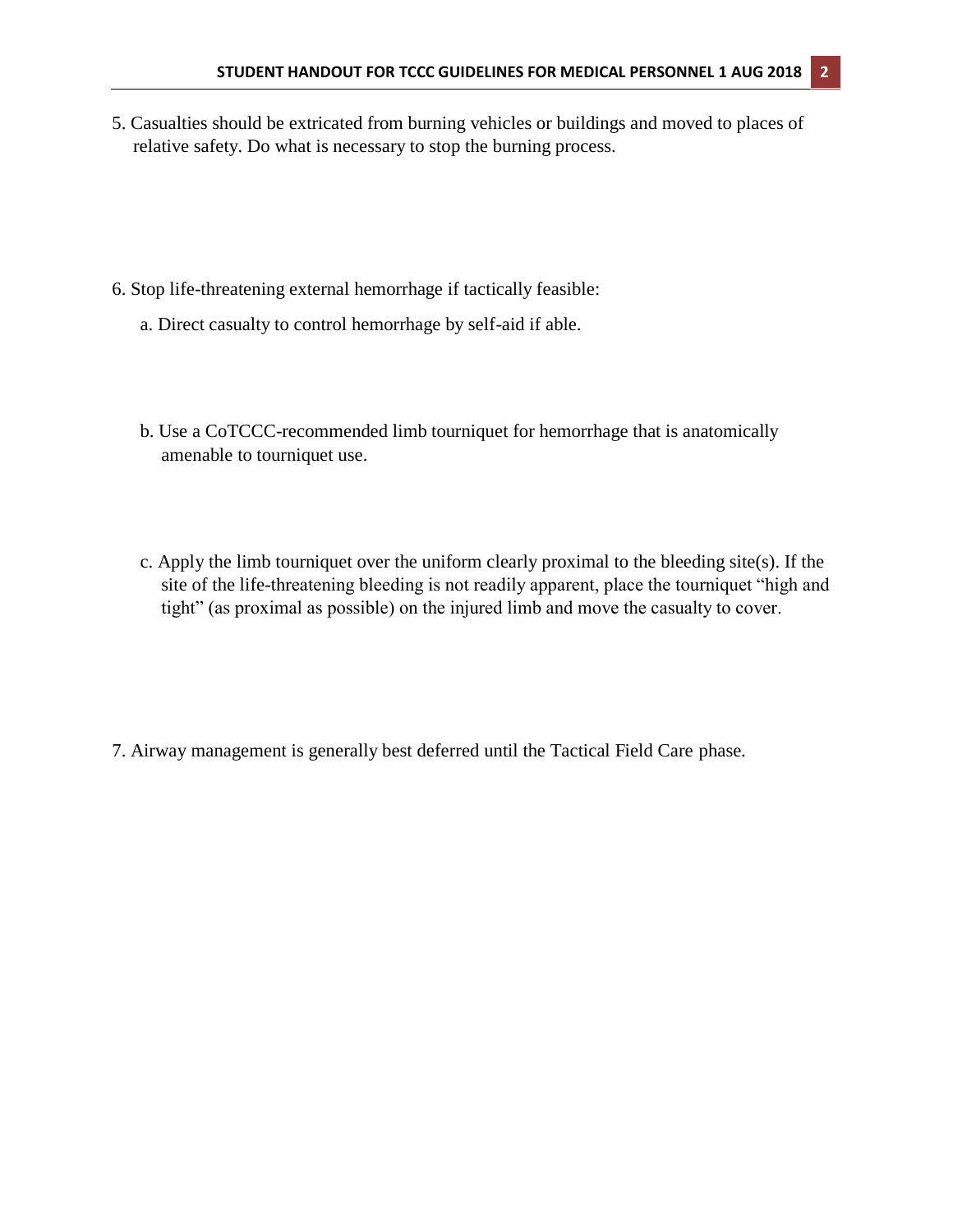# **Basic Management Plan for Tactical Field Care**

1. Establish a security perimeter in accordance with unit tactical standard operating procedures and/or battle drills. Maintain tactical situational awareness.

- 2. Triage casualties as required. Casualties with an altered mental status should have weapons and communications equipment taken away immediately.
- 3. Massive Hemorrhage
	- a. Assess for unrecognized hemorrhage and control all sources of bleeding. If not already done, use a CoTCCC-recommended limb tourniquet to control life-threatening external hemorrhage that is anatomically amenable to tourniquet use or for any traumatic amputation. Apply directly to the skin 2-3 inches above the bleeding site. If bleeding is not controlled with the first tourniquet, apply a second tourniquet side-by-side with the first.

- b. For compressible (external) hemorrhage not amenable to limb tourniquet use or as an adjunct to tourniquet removal, use Combat Gauze as the CoTCCC hemostatic dressing of choice.
	- Alternative hemostatic adjuncts:
		- ⁃ Celox Gauze or
		- ⁃ ChitoGauze or
		- ⁃ XStat (Best for deep, narrow-tract junctional wounds)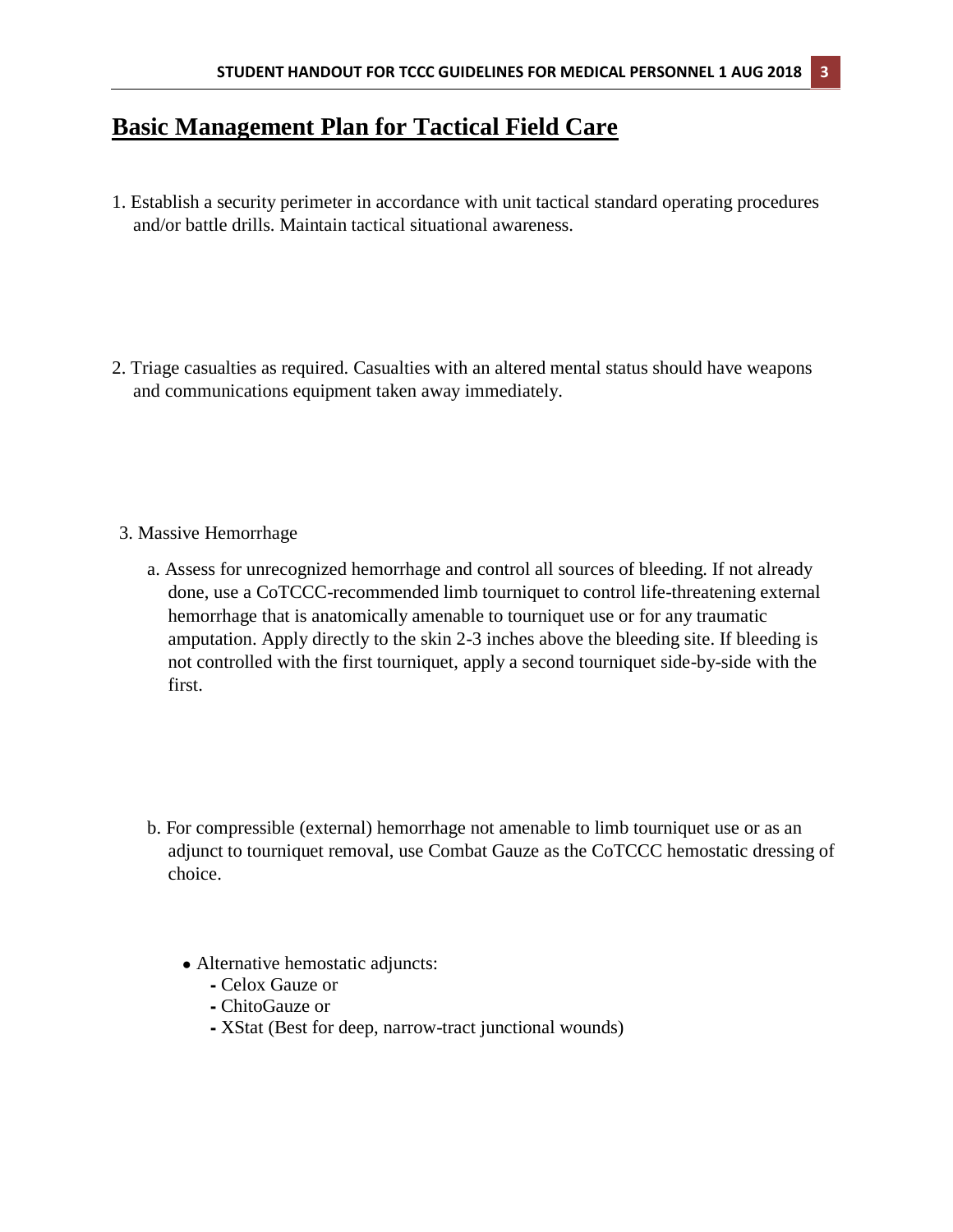- Hemostatic dressings should be applied with at least 3 minutes of direct pressure (optional for XStat). Each dressing works differently, so if one fails to control bleeding, it may be removed and a fresh dressing of the same type or a different type applied. (Note: XStat is not to be removed in the field, but additional XStat, other hemostatic adjuncts, or trauma dressings may be applied over it.)
- If the bleeding site is amenable to use of a junctional tourniquet, immediately apply a CoTCCC-recommended junctional tourniquet. Do not delay in the application of the junctional tourniquet once it is ready for use. Apply hemostatic dressings with direct pressure if a junctional tourniquet is not available or while the junctional tourniquet is being readied for use.

### 4. Airway Management

- a. Conscious casualty with no airway problem identified:
	- No airway intervention required
- b. Unconscious casualty without airway obstruction:
	- Place casualty in the recovery position
	- Chin lift or jaw thrust maneuver or
	- Nasopharyngeal airway or
	- Extraglottic airway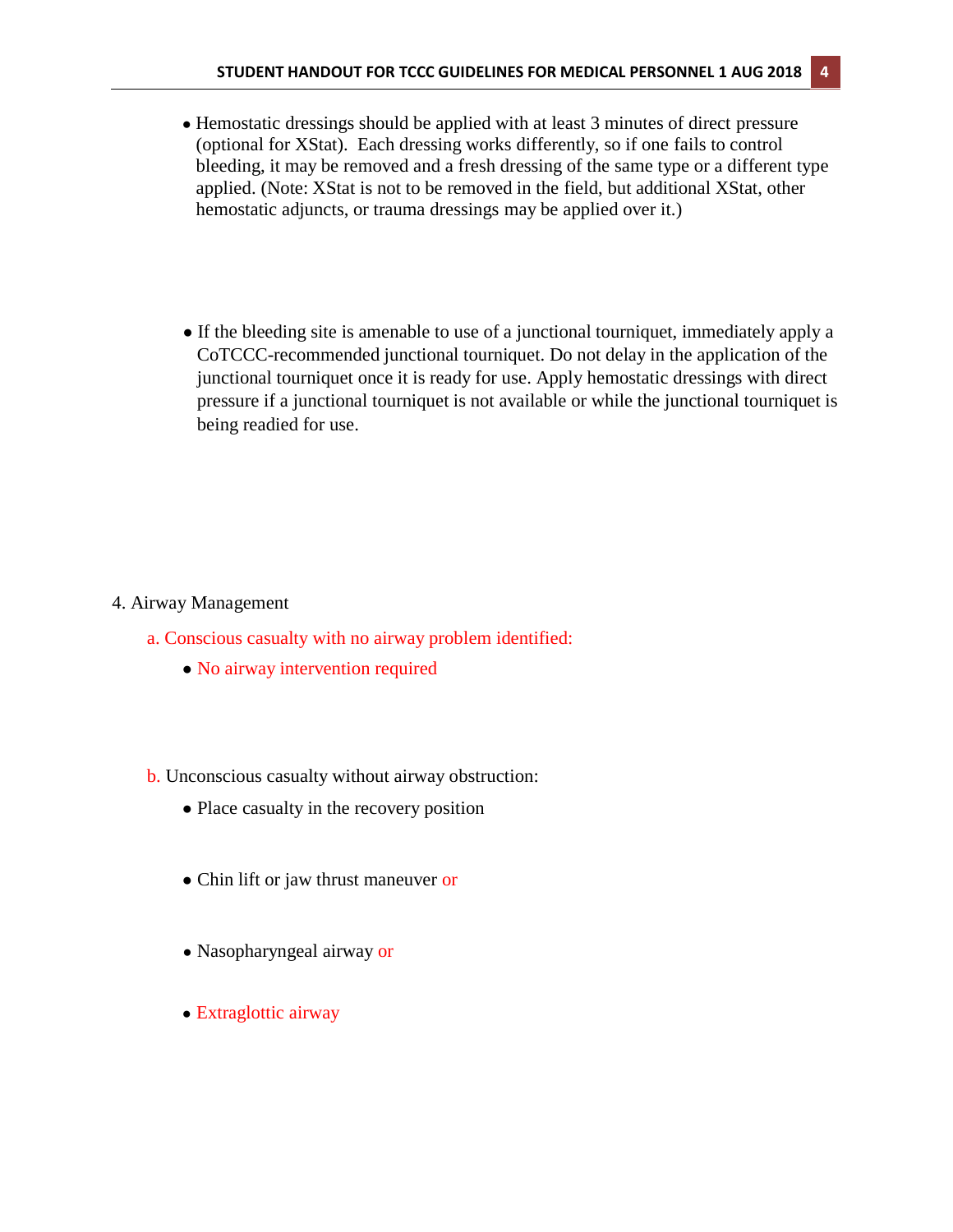- c. Casualty with airway obstruction or impending airway obstruction:
	- Allow a conscious casualty to assume any position that best protects the airway, to include sitting up
	- Use a chin lift or jaw thrust maneuver
	- Use suction if available and appropriate
	- Nasopharyngeal airway or
	- Extraglottic airway (if the casualty is unconscious)
	- Place an unconscious casualty in the recovery position.
- d. If the previous measures are unsuccessful, perform a surgical cricothyroidotomy using one of the following:
	- Cric-Key technique (preferred option)
	- Bougie-aided open surgical technique using a flanged and cuffed airway cannula of less than 10 mm outer diameter, 6-7 mm internal diameter, and 5-8 cm of intratracheal length
	- Standard open surgical technique using a flanged and cuffed airway cannula of less than 10mm outer diameter, 6-7 mm internal diameter, and 5-8 cm of intra-tracheal length (least desirable option)
	- Use lidocaine if the casualty is conscious.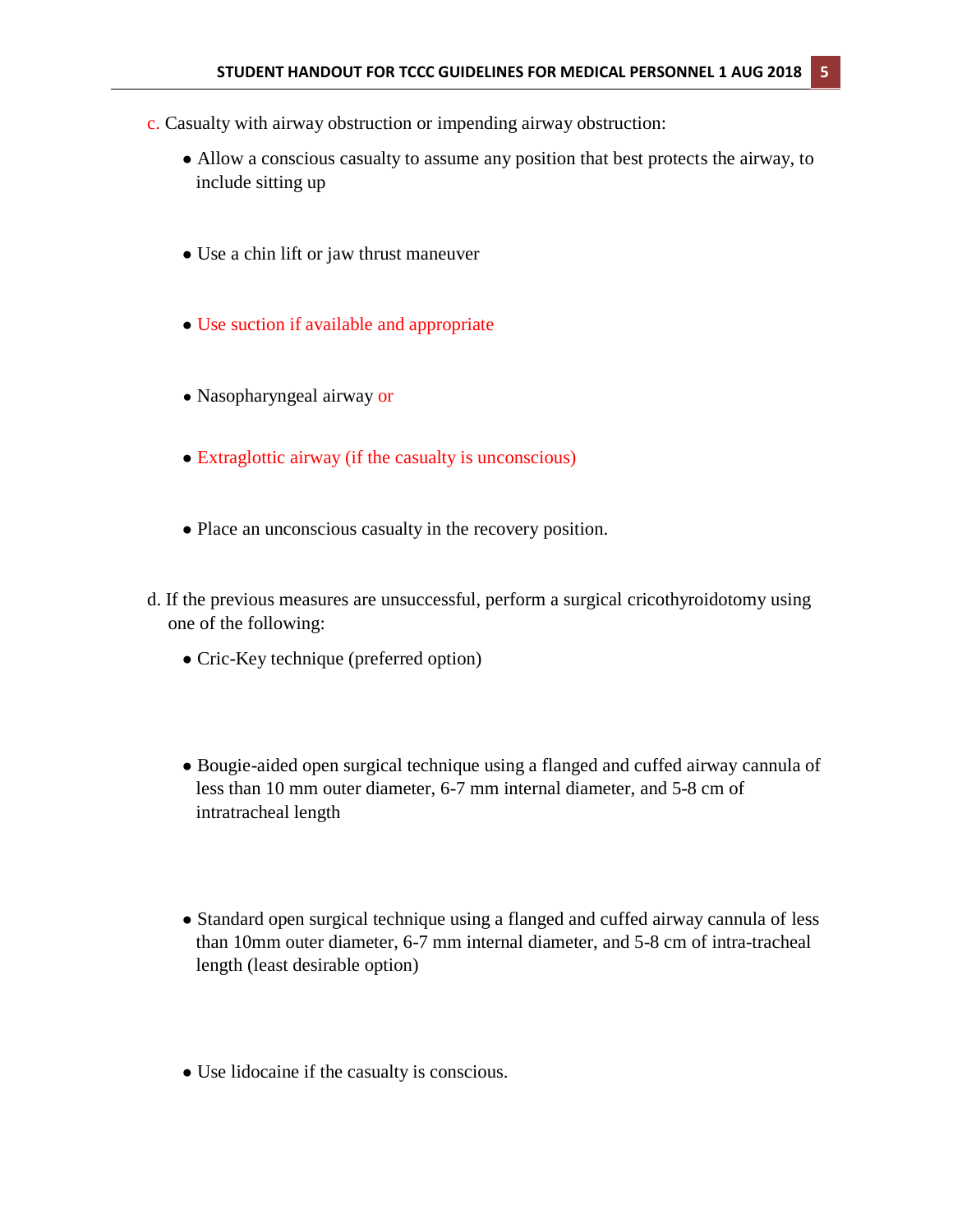- e. Cervical spine stabilization is not necessary for casualties who have sustained only penetrating trauma.
- f. Monitor the hemoglobin oxygen saturation in casualties to help assess airway patency.
- g. Always remember that the casualty's airway status may change over time and requires frequent reassessment.

#### Notes:

\* The i-gel is the preferred extraglottic airway because its gel-filled cuff makes it simpler to use and avoids the need for cuff inflation and monitoring. If an extraglottic airway with an airfilled cuff is used, the cuff pressure must be monitored to avoid overpressurization, especially during TACEVAC on an aircraft with the accompanying pressure changes.

\* Extraglottic airways will not be tolerated by a casualty who is not deeply unconscious. If an unconscious casualty without direct airway trauma needs an airway intervention, but does not tolerate an extraglottic airway, consider the use of a nasopharyngeal airway.

\* For casualties with trauma to the face and mouth, or facial burns with suspected inhalation injury, nasopharyngeal airways and extraglottic airways may not suffice and a surgical cricothyroidotomy may be required.

\* Surgical cricothyroidotomies should not be performed on unconscious casualties who have no direct airway trauma unless use of a nasopharyngeal airway and/or an extraglottic airway have been unsuccessful in opening the airway.

#### 5. Respiration/Breathing

a. Assess for tension pneumothorax and treat as necessary.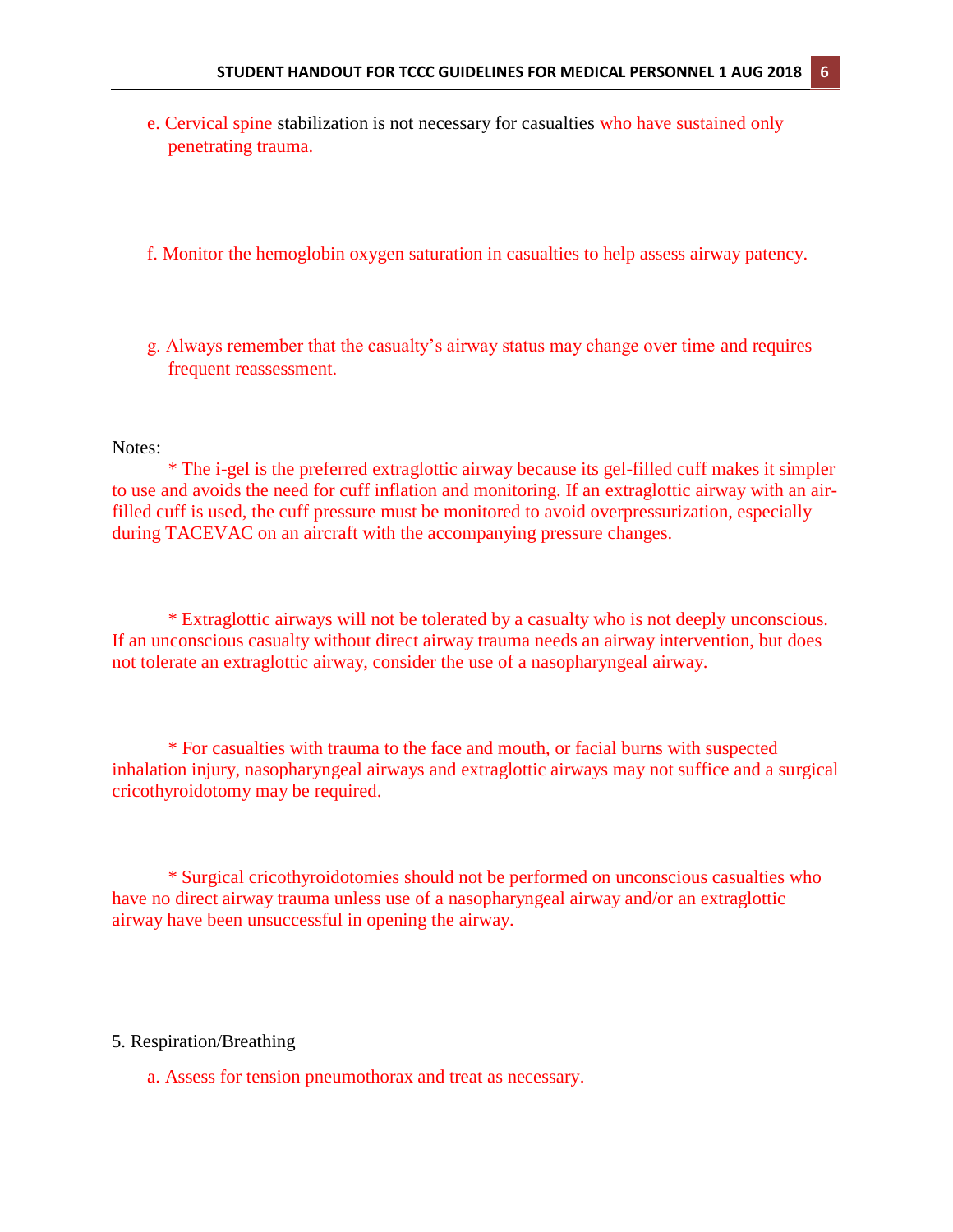- 1. Suspect a tension pneumothorax and treat when a casualty has significant torso trauma or primary blast injury and one or more of the following:
	- **⁃** Severe or progressive respiratory distress
	- **⁃** Severe or progressive tachypnea
	- **⁃** Absent or markedly decreased breath sounds on one side of the chest
	- **⁃** Hemoglobin oxygen saturation < 90% on pulse oximetry
	- **⁃** Shock
	- **⁃** Traumatic cardiac arrest without obviously fatal wounds

### Note:

\* If not treated promptly, tension pneumothorax may progress from respiratory distress to shock and traumatic cardiac arrest.

- 2. Initial treatment of suspected tension pneumothorax:
	- ⁃ If the casualty has a chest seal in place, burp or remove the chest seal.
	- ⁃ Establish pulse oximetry monitoring.
	- ⁃ Place the casualty in the supine or recovery position unless he or she is conscious and needs to sit up to help keep the airway clear as a result of maxillofacial trauma.
	- ⁃ Decompress the chest on the side of the injury with a 14-gauge or a 10-gauge, 3.25-inch needle/catheter unit.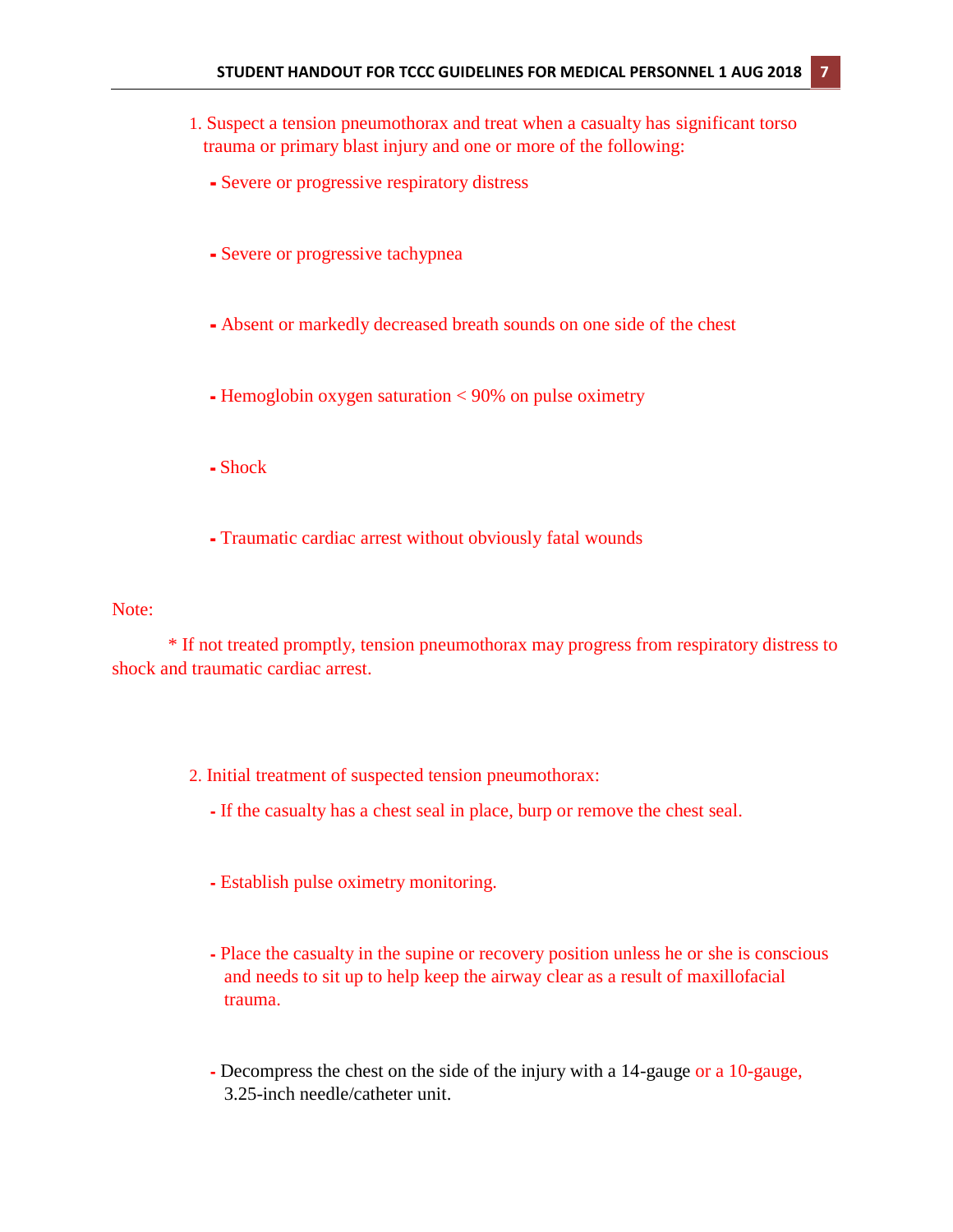⁃ If a casualty has significant torso trauma or primary blast injury and is in traumatic cardiac arrest (no pulse, no respirations, no response to painful stimuli, no other signs of life), decompress both sides of the chest before discontinuing treatment.

#### Notes:

\* Either the  $5<sup>th</sup>$  intercostal space (ICS) in the anterior axillary line (AAL) or the  $2<sup>nd</sup>$  ICS in the mid-clavicular line (MCL) may be used for needle decompression (NDC). If the anterior (MCL) site is used, do not insert the needle medial to the nipple line.

\* The needle/catheter unit should be inserted at an angle perpendicular to the chest wall and just over the top of the lower rib at the insertion site. Insert the needle/catheter unit all the way to the hub and hold it in place for 5-10 seconds to allow decompression to occur.

\* After the NDC has been performed, remove the needle and leave the catheter in place.

- 3. The NDC should be considered successful if:
	- ⁃ Respiratory distress improves, or
	- ⁃ There is an obvious hissing sound as air escapes from the chest when NDC is performed (this may be difficult to appreciate in high-noise environments), or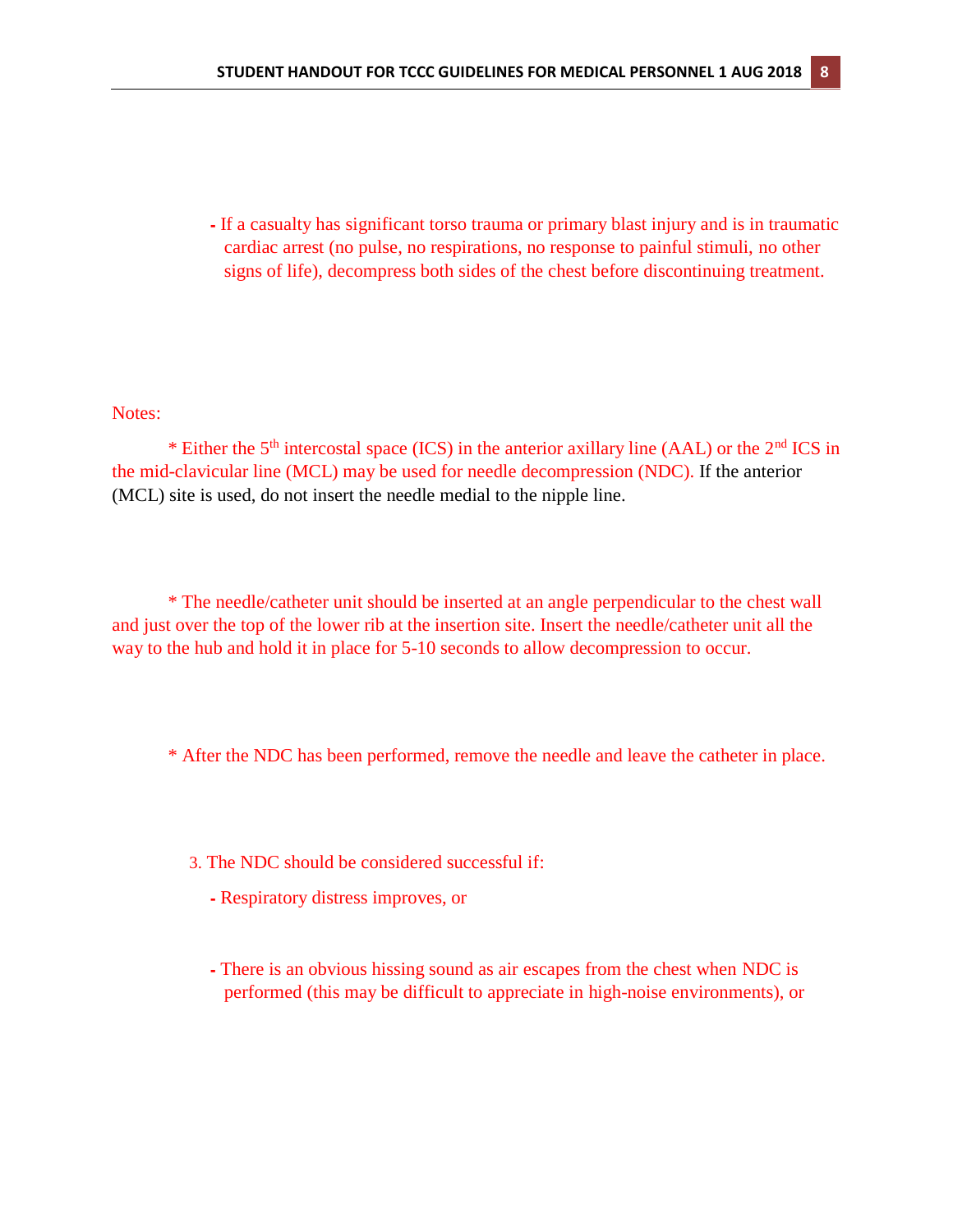- ⁃ Hemoglobin oxygen saturation increases to 90% or greater (note that this may take several minutes and may not happen at altitude), or
- ⁃ A casualty with no vital signs has return of consciousness and/or radial pulse.
- 4. If the initial NDC fails to improve the casualty's signs/symptoms from the suspected tension pneumothorax:
	- ⁃ Perform a second NDC on the same side of the chest at whichever of the two recommended sites was not previously used. Use a new needle/catheter unit for the second attempt.
	- ⁃ Consider, based on the mechanism of injury and physical findings, whether decompression of the opposite side of the chest may be needed.

- 5. If the initial NDC was successful, but symptoms later recur:
	- ⁃ Perform another NDC at the same site that was used previously. Use a new needle/catheter unit for the repeat NDC.
	- ⁃ Continue to re-assess!
- 6. If the second NDC is also not successful:
	- ⁃ Continue on to the Circulation section of the TCCC Guidelines.
- b. All open and/or sucking chest wounds should be treated by immediately applying a vented chest seal to cover the defect. If a vented chest seal is not available, use a non-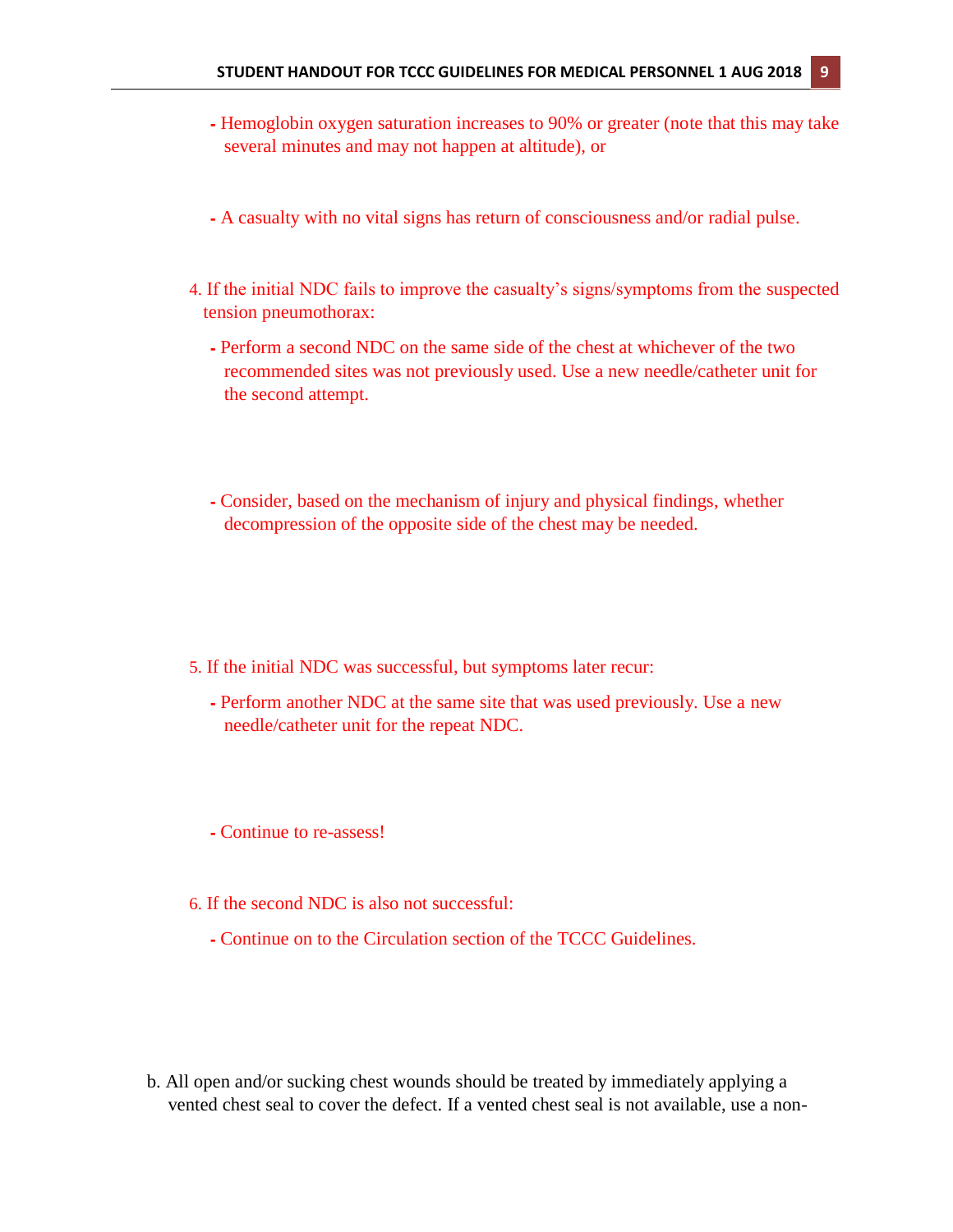vented chest seal. Monitor the casualty for the potential development of a subsequent tension pneumothorax. If the casualty develops increasing hypoxia, respiratory distress, or hypotension and a tension pneumothorax is suspected, treat by burping or removing the dressing or by needle decompression.

- c. Initiate pulse oximetry. All individuals with moderate/severe TBI should be monitored with pulse oximetry. Readings may be misleading in the settings of shock or marked hypothermia.
- d. Casualties with moderate/severe TBI should be given supplemental oxygen when available to maintain an oxygen saturation > 90%.
- 6. Circulation
	- a. Bleeding
		- A pelvic binder should be applied for cases of suspected pelvic fracture: ⁃ Severe blunt force or blast injury with one or more of the following indications:
			- Pelvic pain
			- Any major lower limb amputation or near amputation
			- Physical exam findings suggestive of a pelvic fracture
			- Unconsciousness
			- Shock
		- Reassess prior tourniquet application. Expose the wound and determine if a tourniquet is needed. If it is needed, replace any limb tourniquet placed over the uniform with one applied directly to the skin 2-3 inches above the bleeding site.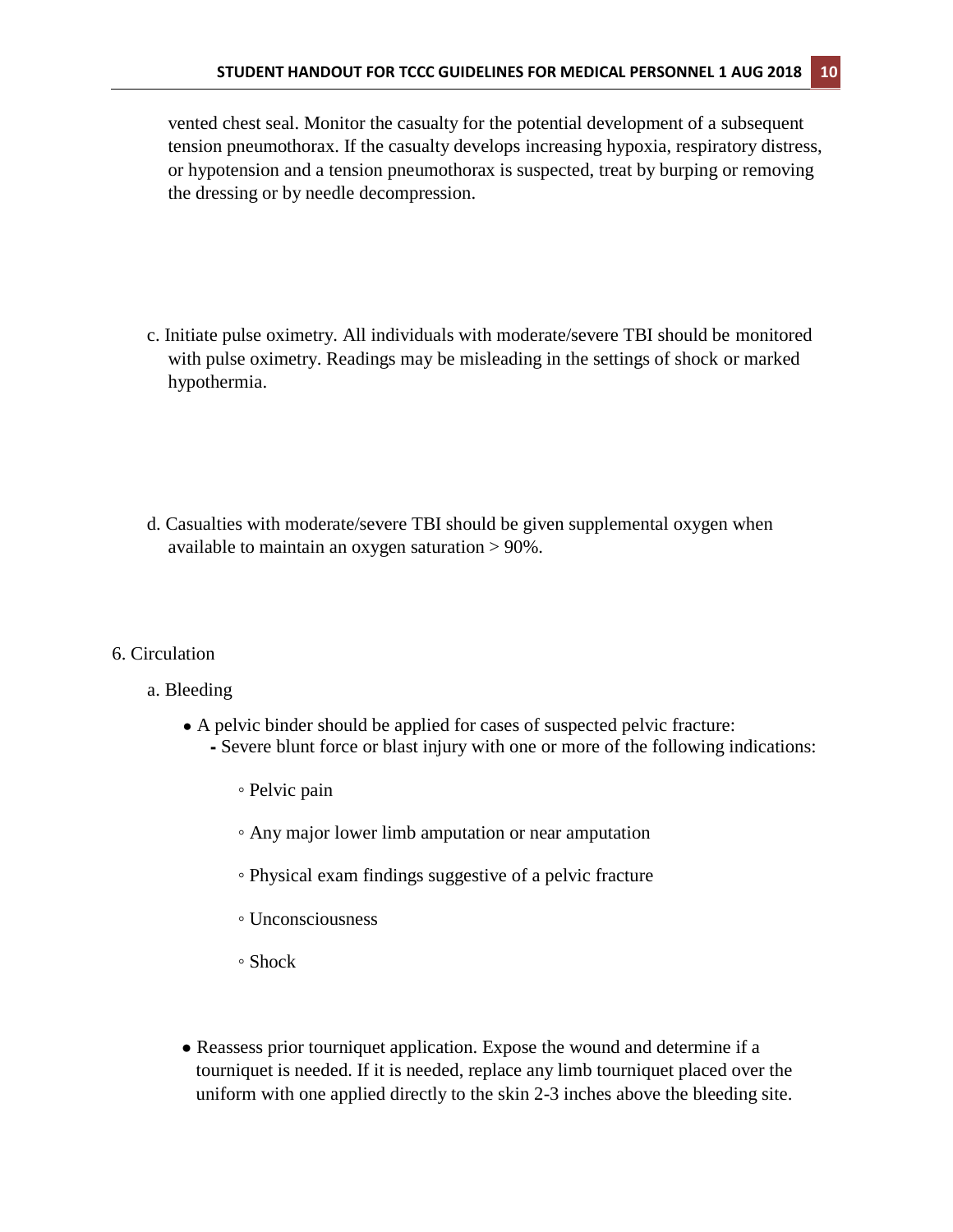Ensure that bleeding is stopped. If there is no traumatic amputation, a distal pulse should be checked. If bleeding persists or a distal pulse is still present, consider additional tightening of the tourniquet or the use of a second tourniquet side-by-side with the first to eliminate both bleeding and the distal pulse. If the reassessment determines that the prior tourniquet was not needed, then remove the tourniquet and note time of removal on the TCCC Casualty Card.

● Limb tourniquets and junctional tourniquets should be converted to hemostatic or pressure dressings as soon as possible if three criteria are met: the casualty is not in shock; it is possible to monitor the wound closely for bleeding; and the tourniquet is not being used to control bleeding from an amputated extremity. Every effort should be made to convert tourniquets in less than 2 hours if bleeding can be controlled with other means. Do not remove a tourniquet that has been in place more than 6 hours unless close monitoring and lab capability are available.

• Expose and clearly mark all tourniquets with the time of tourniquet application. Note tourniquets applied and time of application; time of re-application; time of conversion; and time of removal on the TCCC Casualty Card. Use a permanent marker to mark on the tourniquet and the casualty card.

#### b. IV Access

- Intravenous (IV) or intraosseous (IO) access is indicated if the casualty is in hemorrhagic shock or at significant risk of shock (and may therefore need fluid resuscitation), or if the casualty needs medications, but cannot take them by mouth.
	- ⁃ An 18-gauge IV or saline lock is preferred.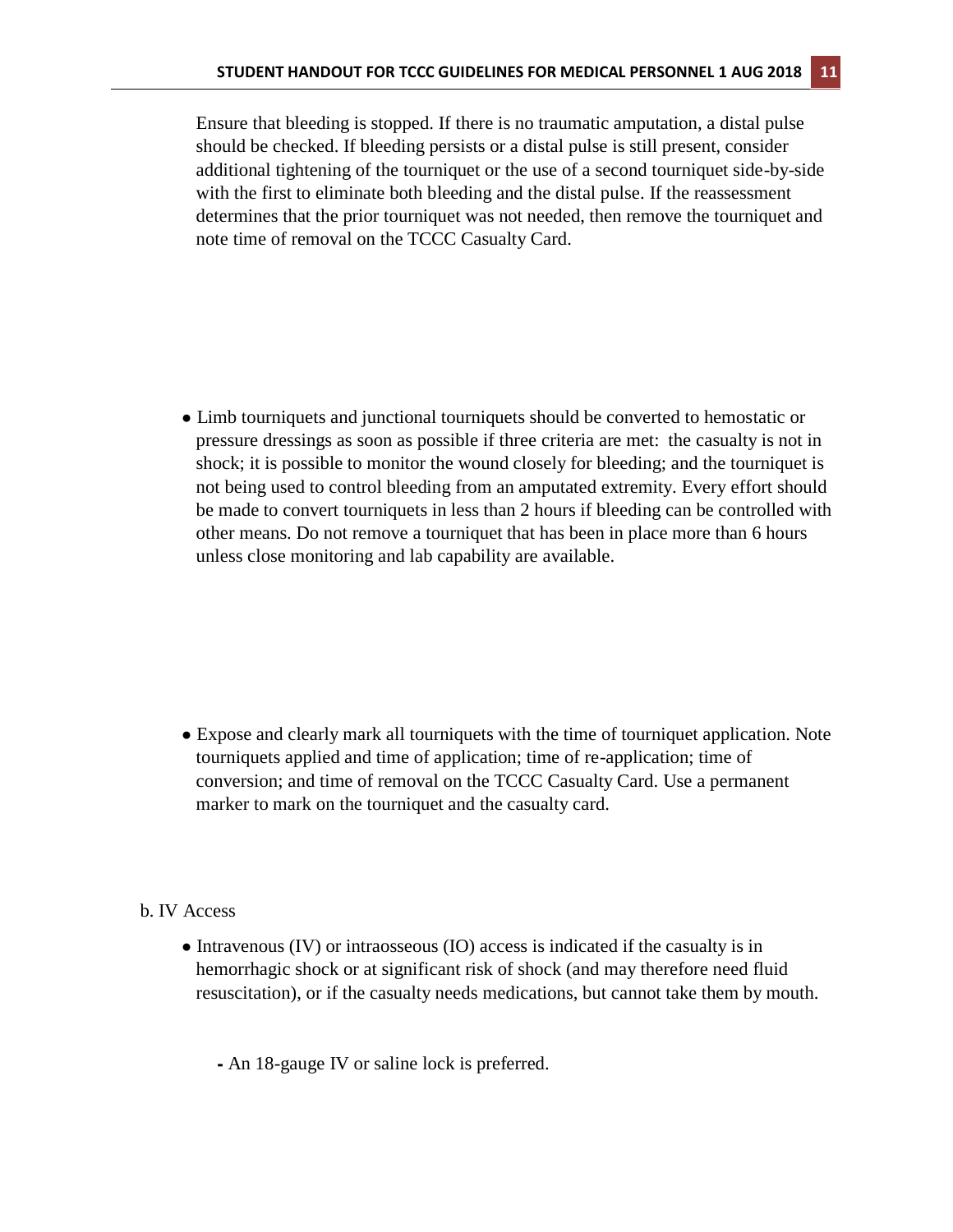- ⁃ If vascular access is needed but not quickly obtainable via the IV route, use the IO route.
- c. Tranexamic Acid (TXA)
	- If a casualty is anticipated to need significant blood transfusion (for example: presents with hemorrhagic shock, one or more major amputations, penetrating torso trauma, or evidence of severe bleeding):
		- **⁃** Administer 1 gm of tranexamic acid in 100 ml Normal Saline or Lactated Ringer's as soon as possible but NOT later than 3 hours after injury. When given, TXA should be administered over 10 minutes by IV infusion.
		- **⁃** Begin the second infusion of 1 gm TXA after initial fluid resuscitation has been completed.
- d. Fluid resuscitation
	- Assess for hemorrhagic shock (altered mental status in the absence of brain injury and/or weak or absent radial pulse).
	- The resuscitation fluids of choice for casualties in hemorrhagic shock, listed from most to least preferred, are: whole blood\*; plasma, red blood cells (RBCs) and platelets in a 1:1:1 ratio\*; plasma and RBCs in a 1:1 ratio; plasma or RBCs alone; Hextend; and crystalloid (Lactated Ringer's or Plasma-Lyte A). (NOTE: Hypothermia prevention measures [Section 7] should be initiated while fluid resuscitation is being accomplished.)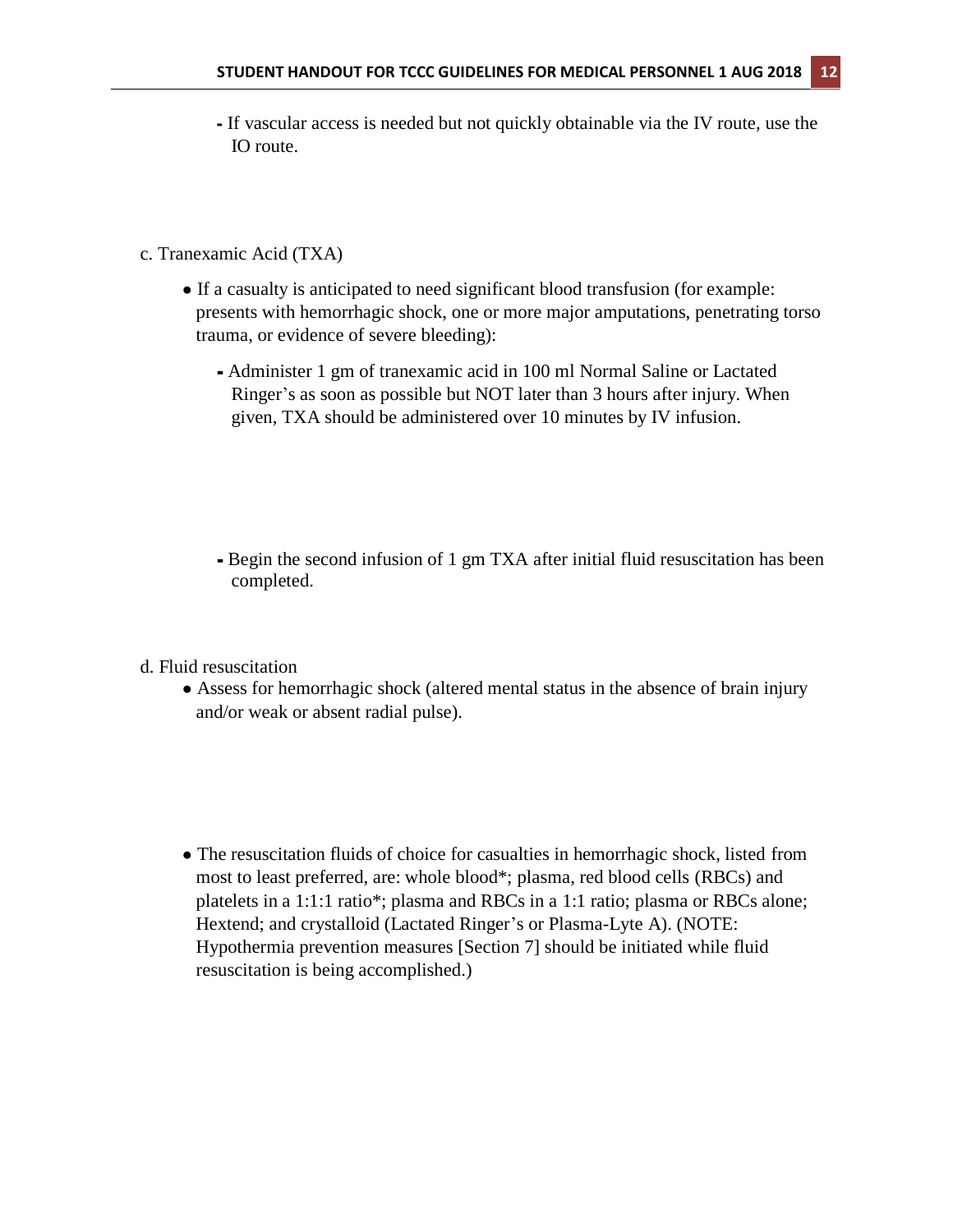- **⁃** If not in shock:
	- **◦** No IV fluids are immediately necessary.
	- **◦** Fluids by mouth are permissible if the casualty is conscious and can swallow.
- **⁃** If in shock and blood products are available under an approved command or theater blood product administration protocol:
	- **◦** Resuscitate with whole blood\*, or, if not available
	- **◦** Plasma, RBCs and platelets in a 1:1:1 ratio\*, or, if not available
	- **◦** Plasma and RBCs in a 1:1 ratio, or, if not available
	- **◦** Reconstituted dried plasma, liquid plasma or thawed plasma alone or RBCs alone
	- **◦** Reassess the casualty after each unit. Continue resuscitation until a palpable radial pulse, improved mental status or systolic BP of 80-90 is present.
- **⁃** If in shock and blood products are not available under an approved command or theater blood product administration protocol due to tactical or logistical constraints:
	- **◦** Resuscitate with Hextend, or if not available
	- **◦** Lactated Ringer's or Plasma-Lyte A
	- **◦** Reassess the casualty after each 500 ml IV bolus.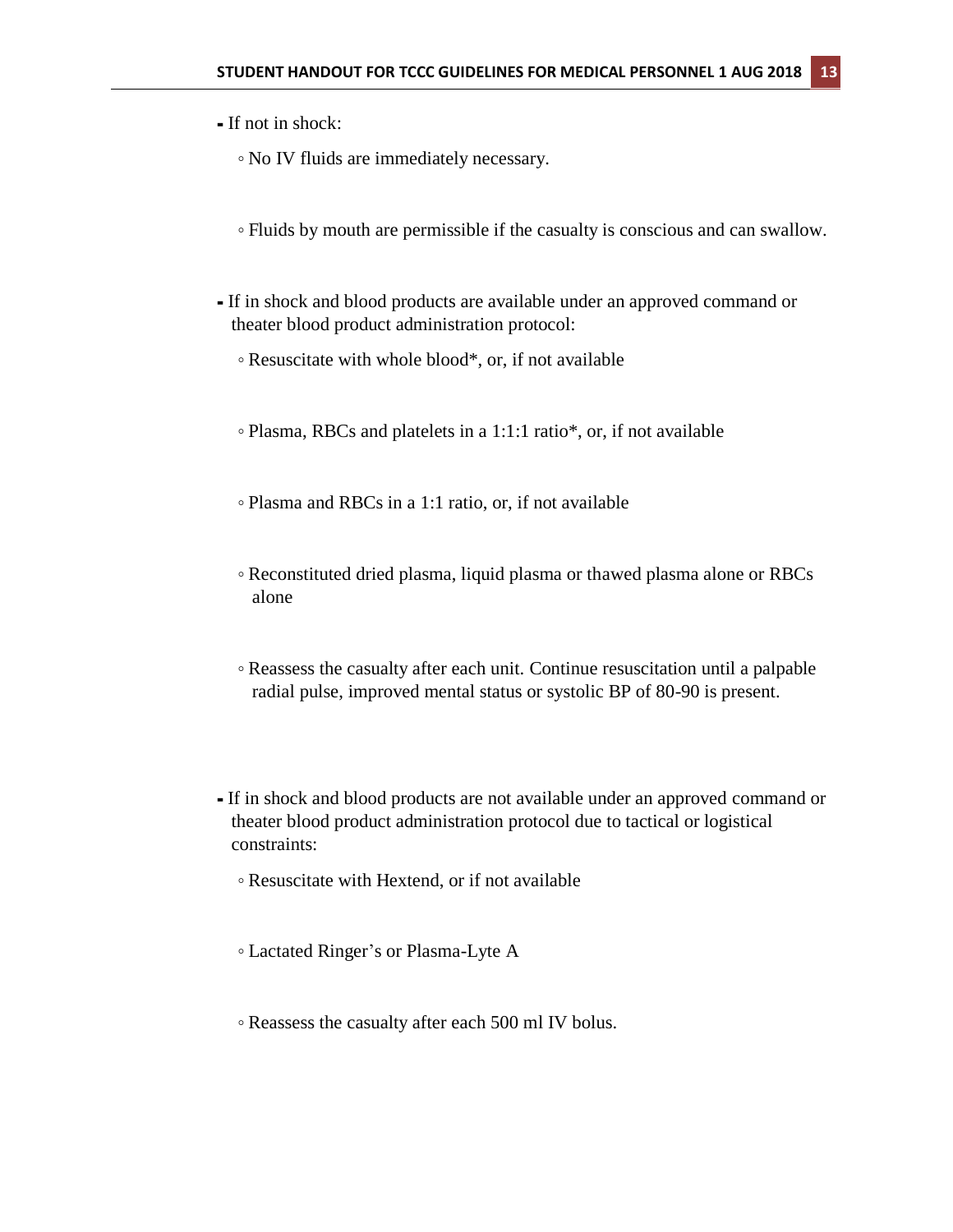- **◦** Continue resuscitation until a palpable radial pulse, improved mental status, or systolic BP of 80-90 mmHg is present.
- **◦** Discontinue fluid administration when one or more of the above end points has been achieved.
- If a casualty with an altered mental status due to suspected TBI has a weak or absent radial pulse, resuscitate as necessary to restore and maintain a normal radial pulse. If BP monitoring is available, maintain a target systolic BP of at least 90 mmHg.
- Reassess the casualty frequently to check for recurrence of shock. If shock recurs, recheck all external hemorrhage control measures to ensure that they are still effective and repeat the fluid resuscitation as outlined above.

#### Note:

\* Currently, neither whole blood nor apheresis platelets collected in theater are FDAcompliant because of the way they are collected**.** Consequently, whole blood and 1:1:1 resuscitation using apheresis platelets should be used only if all of the FDA-compliant blood products needed to support 1:1:1 resuscitation are not available, or if 1:1:1 resuscitation is not producing the desired clinical effect.

e. Refractory Shock

• If a casualty in shock is not responding to fluid resuscitation, consider untreated tension pneumothorax as a possible cause of refractory shock. Thoracic trauma, persistent respiratory distress, absent breath sounds, and hemoglobin oxygen saturation < 90% support this diagnosis. Treat as indicated with repeated NDC or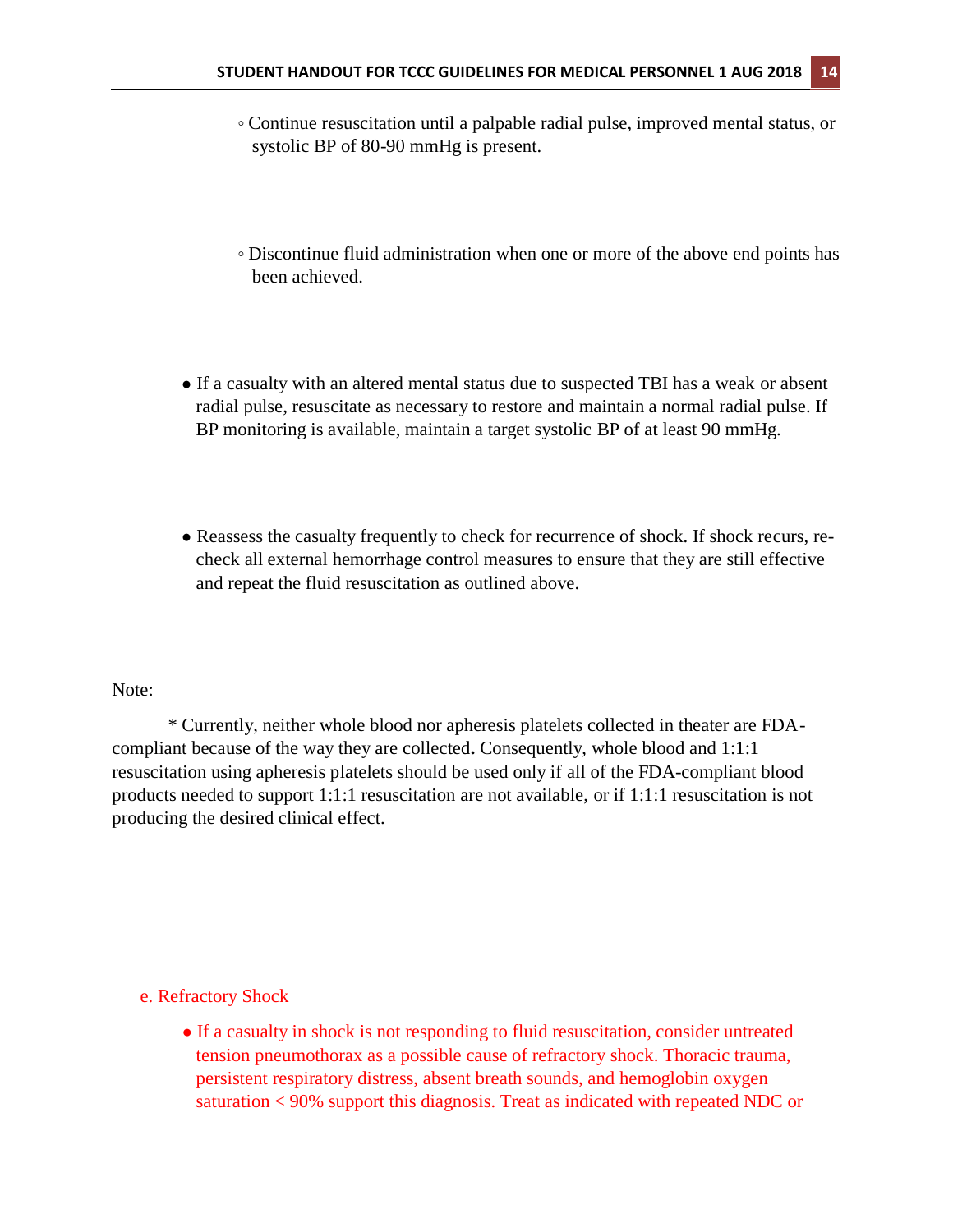finger thoracostomy/chest tube insertion at the  $5<sup>th</sup> ICS$  in the AAL, according to the skills, experience, and authorizations of the treating medical provider. Note that if finger thoracostomy is used, it may not remain patent and finger decompression through the incision may have to be repeated. Consider decompressing the opposite side of the chest if indicated based on the mechanism of injury and physical findings.

7. Hypothermia Prevention

.

- a. Minimize casualty's exposure to the elements. Keep protective gear on or with the casualty if feasible.
- b. Replace wet clothing with dry if possible. Get the casualty onto an insulated surface as soon as possible.
- c. Apply the Ready-Heat Blanket from the Hypothermia Prevention and Management Kit (HPMK) to the casualty's torso (not directly on the skin) and cover the casualty with the Heat-Reflective Shell (HRS).
- d. If an HRS is not available, the previously recommended combination of the Blizzard Survival Blanket and the Ready Heat blanket may also be used
- e. If the items mentioned above are not available, use dry blankets, poncho liners, sleeping bags, or anything that will retain heat and keep the casualty dry.
- f. Warm fluids are preferred if IV fluids are required.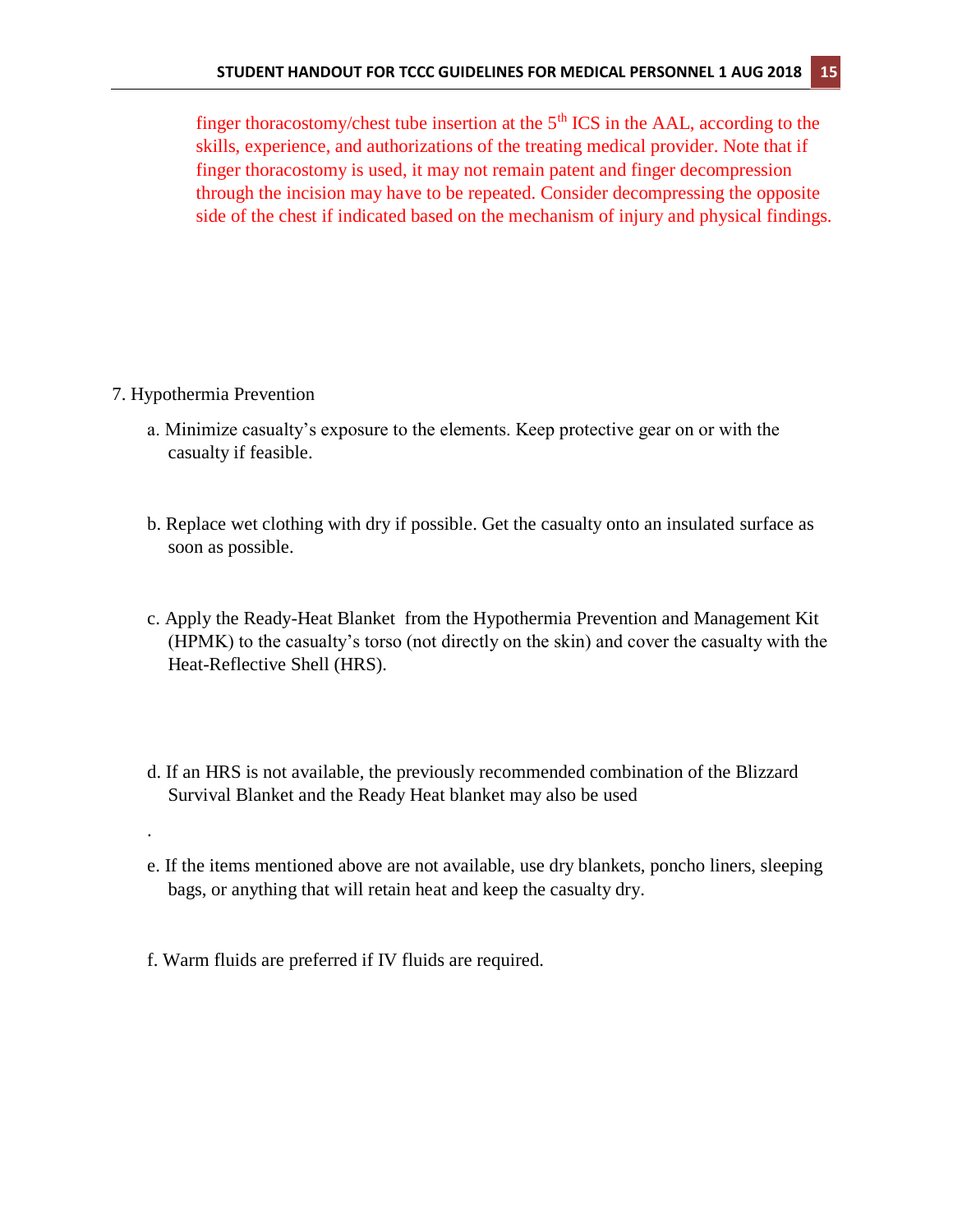## 8. Penetrating Eye Trauma

- a. If a penetrating eye injury is noted or suspected:
	- Perform a rapid field test of visual acuity and document findings**.**
	- Cover the eye with a rigid eye shield (NOT a pressure patch.)
	- Ensure that the 400 mg moxifloxacin tablet in the Combat Wound Medication Pack (CWMP) is taken if possible and that IV/IM antibiotics are given as outlined below if oral moxifloxacin cannot be taken.

- 9. Monitoring
	- a. Initiate advanced electronic monitoring if indicated and if monitoring equipment is available.

#### 10. Analgesia

- a. Analgesia on the battlefield should generally be achieved using one of three options:
	- Option 1
		- ⁃ Mild to Moderate Pain
		- Casualty is still able to fight
			- TCCC Combat Wound Medication Pack (CWMP)
				- \* Tylenol 650 mg bilayer caplet, 2 PO every 8 hours
				- \* Meloxicam 15 mg PO once a day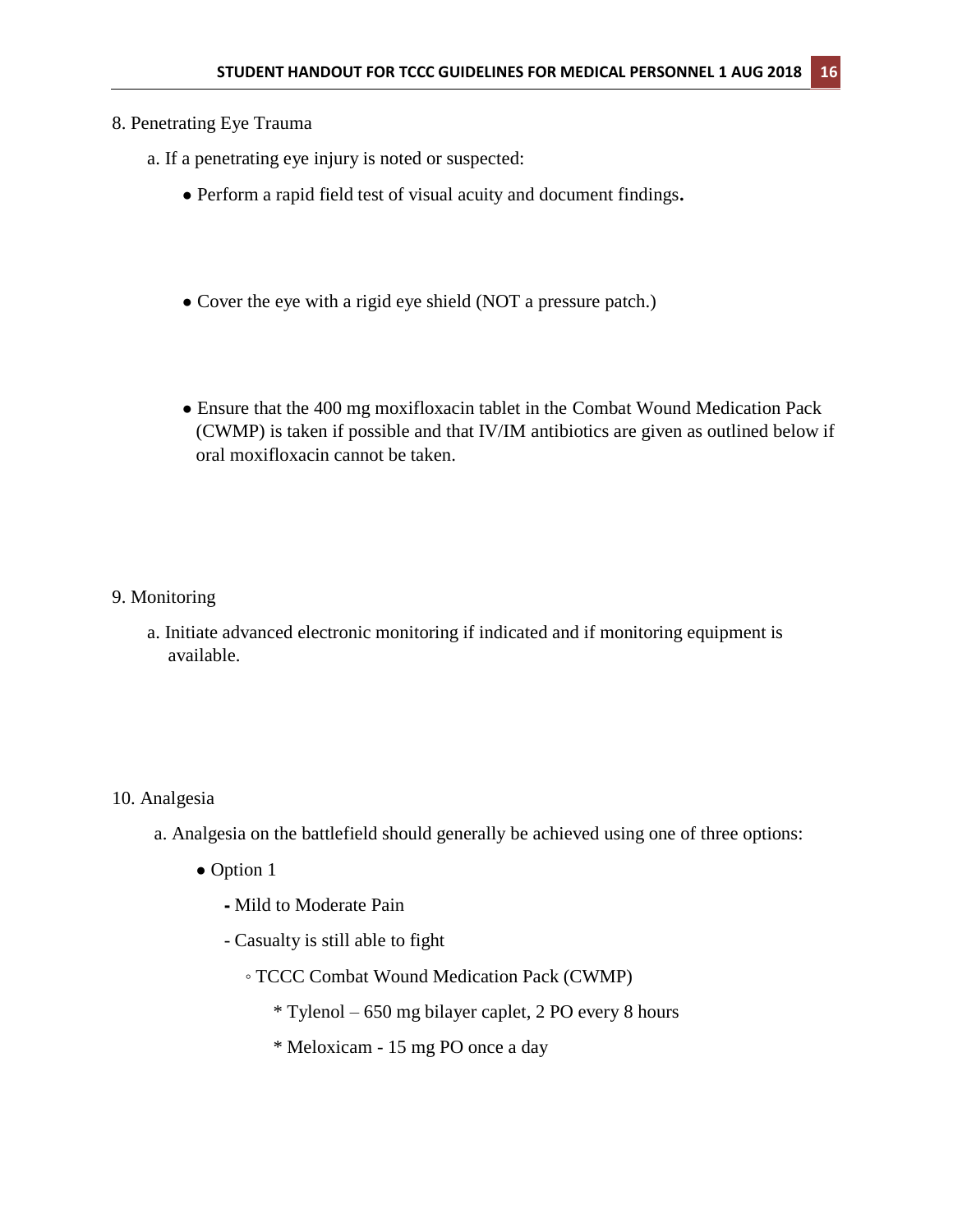## • Option 2

- ⁃ Moderate to Severe Pain
- Casualty IS NOT in shock or respiratory distress AND
- Casualty IS NOT at significant risk of developing either condition
	- Oral transmucosal fentanyl citrate (OTFC) 800 µg
		- \* Place lozenge between the cheek and the gum
		- \* Do not chew the lozenge

#### • Option 3

- ⁃ Moderate to Severe Pain
- Casualty IS in hemorrhagic shock or respiratory distress OR
- Casualty IS at significant risk of developing either condition
	- Ketamine 50 mg IM or IN

Or

- Ketamine 20 mg slow IV or IO
	- \* Repeat doses q30min prn for IM or IN
	- \* Repeat doses q20min prn for IV or IO
	- \* End points: Control of pain or development of nystagmus (rhythmic back-and-forth movement of the eyes)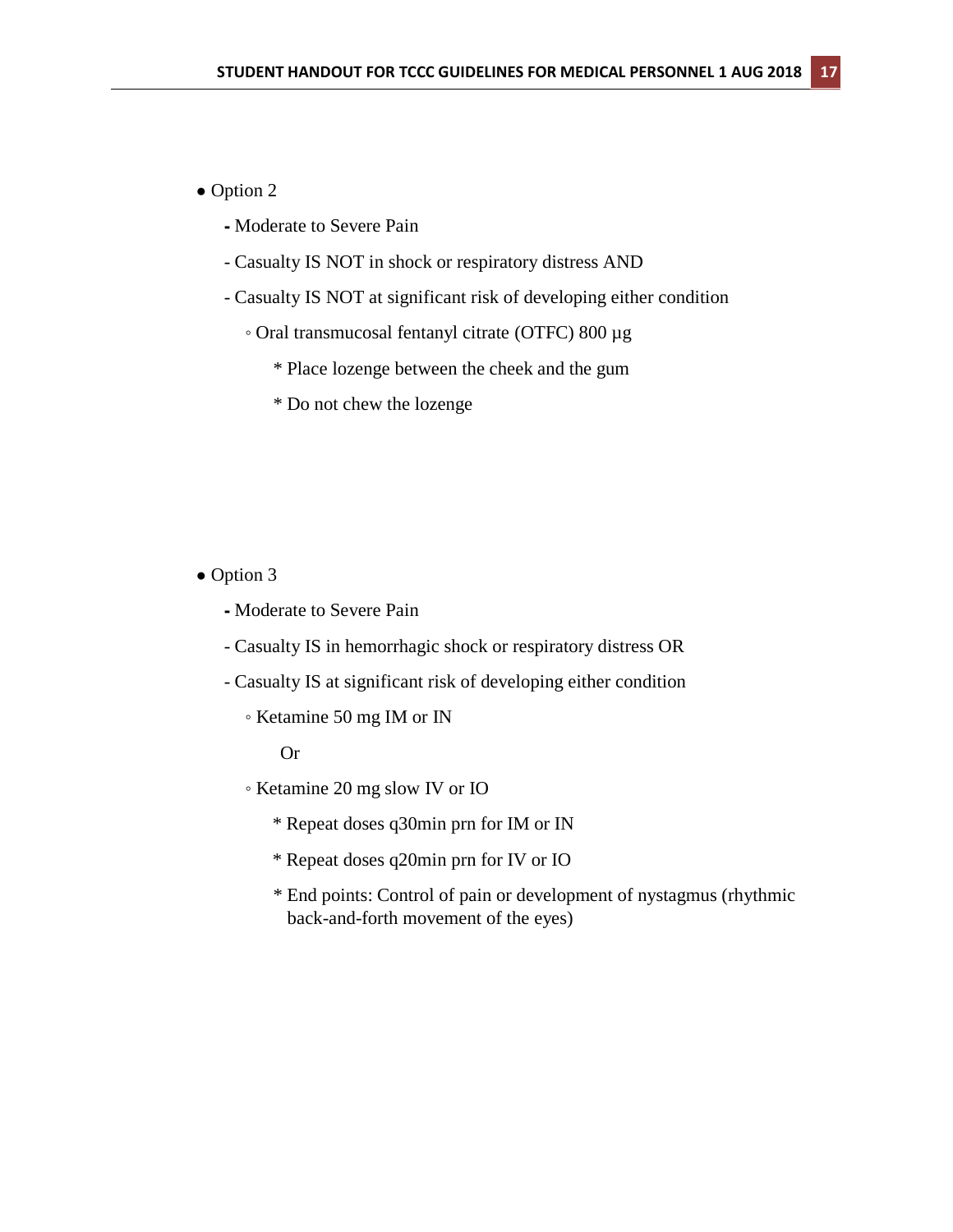Analgesia notes:

- a. Casualties may need to be disarmed after being given OTFC or ketamine.
- b. Document a mental status exam using the AVPU method prior to administering opioids or ketamine.
- c. For all casualties given opioids or ketamine monitor airway, breathing, and circulation closely
- d. Directions for administering OTFC:
	- Recommend taping lozenge-on-a-stick to casualty's finger as an added safety measure OR utilizing a safety pin and rubber band to attach the lozenge (under tension) to the patient's uniform or plate carrier.
	- Reassess in 15 minutes
	- Add second lozenge, in other cheek, as necessary to control severe pain
	- Monitor for respiratory depression
- e. IV Morphine is an alternative to OTFC if IV access has been obtained
	- $\bullet$  5 mg IV/IO
	- Reassess in 10 minutes.
	- Repeat dose every 10 minutes as necessary to control severe pain.
	- Monitor for respiratory depression.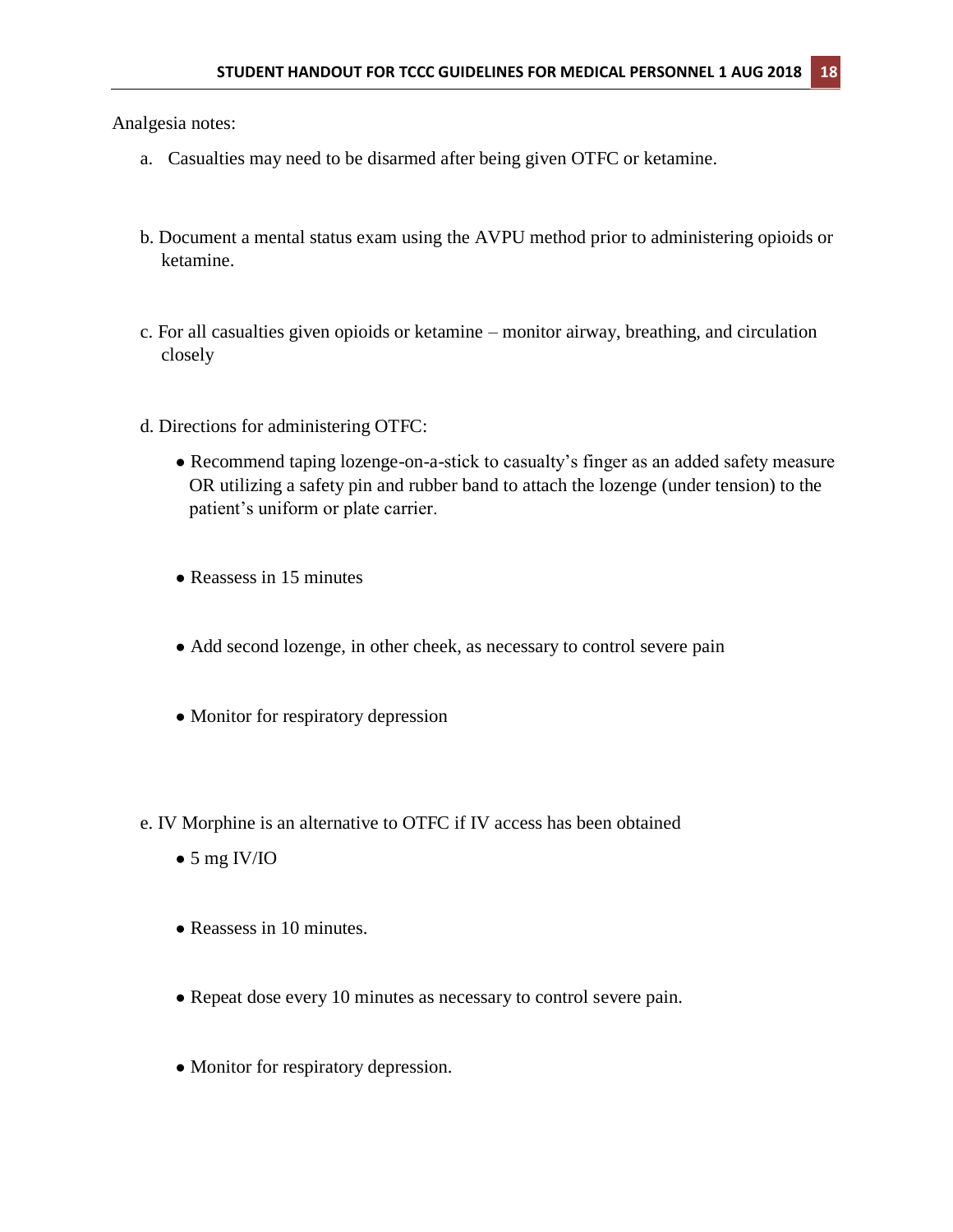- f. Naloxone (0.4 mg IV or IM) should be available when using opioid analgesics.
- g. Both ketamine and OTFC have the potential to worsen severe TBI. The combat medic, corpsman, or PJ must consider this fact in his or her analgesic decision, but if the casualty is able to complain of pain, then the TBI is likely not severe enough to preclude the use of ketamine or OTFC.
- h. Eye injury does not preclude the use of ketamine. The risk of additional damage to the eye from using ketamine is low and maximizing the casualty's chance for survival takes precedence if the casualty is in shock or respiratory distress or at significant risk for either.
- i. Ketamine may be a useful adjunct to reduce the amount of opioids required to provide effective pain relief. It is safe to give ketamine to a casualty who has previously received morphine or OTFC. IV Ketamine should be given over 1 minute.
- j. If respirations are noted to be reduced after using opioids or ketamine, provide ventilatory support with a bag-valve-mask or mouth-to-mask ventilations.
- k. Ondansetron, 4 mg Orally Dissolving Tablet (ODT)/IV/IO/IM, every 8 hours as needed for nausea or vomiting. Each 8-hour dose can be repeated once at 15 minutes if nausea and vomiting are not improved. Do not give more than 8 mg in any 8-hour interval. Oral ondansetron is NOT an acceptable alternative to the ODT formulation.

l. Reassess – reassess – reassess!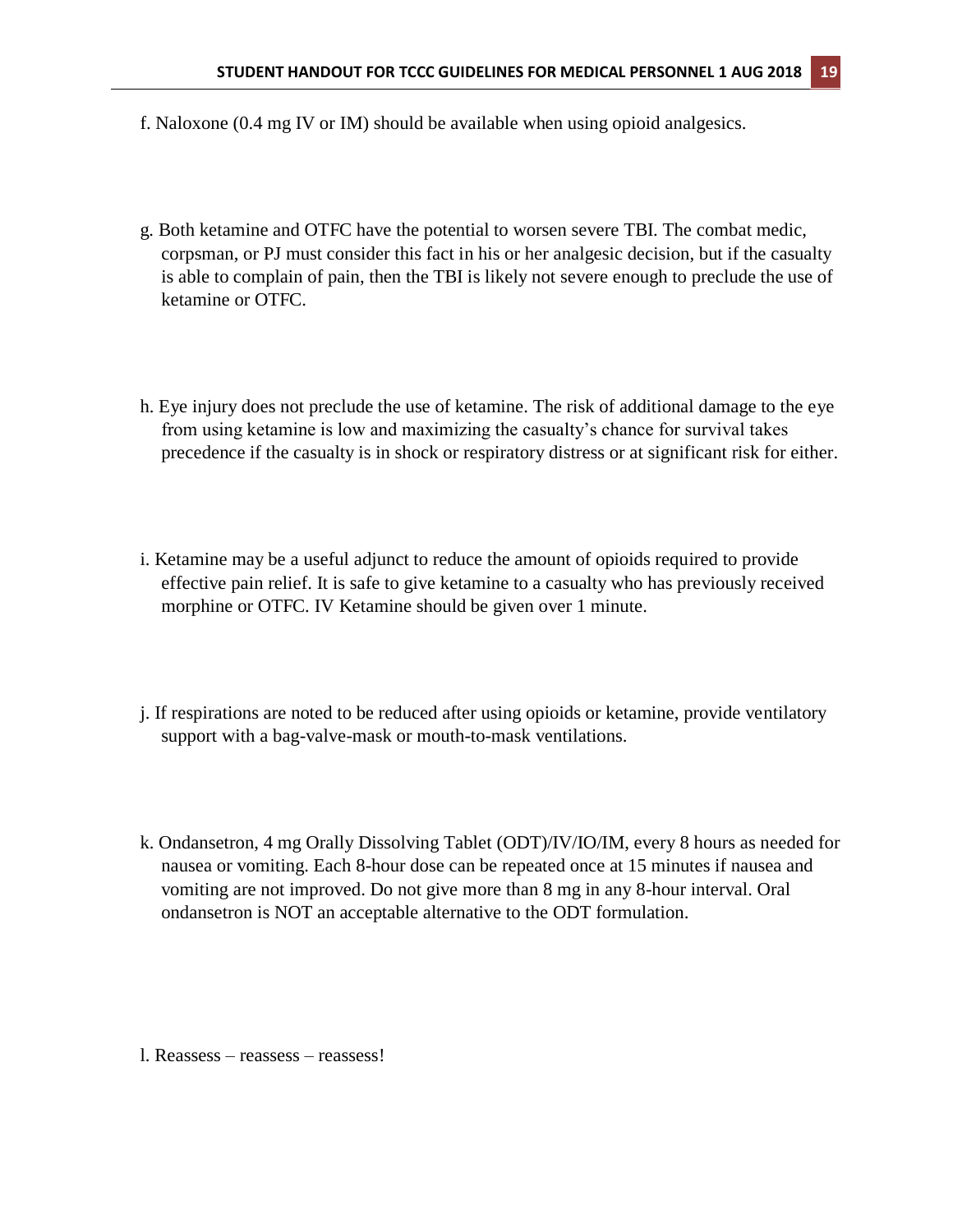- 11. Antibiotics: recommended for all open combat wounds
	- a. If able to take PO meds:
		- **⁃** Moxifloxacin (from the CWMP), 400 mg PO once a day
	- b. If unable to take PO meds (shock, unconsciousness):
		- **⁃** Ertapenem, 1 gm IV/IM once a day

- 12. Inspect and dress known wounds.
- 13. Check for additional wounds.

#### 14. Burns

- a. Facial burns, especially those that occur in closed spaces, may be associated with inhalation injury. Aggressively monitor airway status and oxygen saturation in such patients and consider early surgical airway for respiratory distress or oxygen desaturation.
- b. Estimate total body surface area (TBSA) burned to the nearest 10% using the Rule of Nines.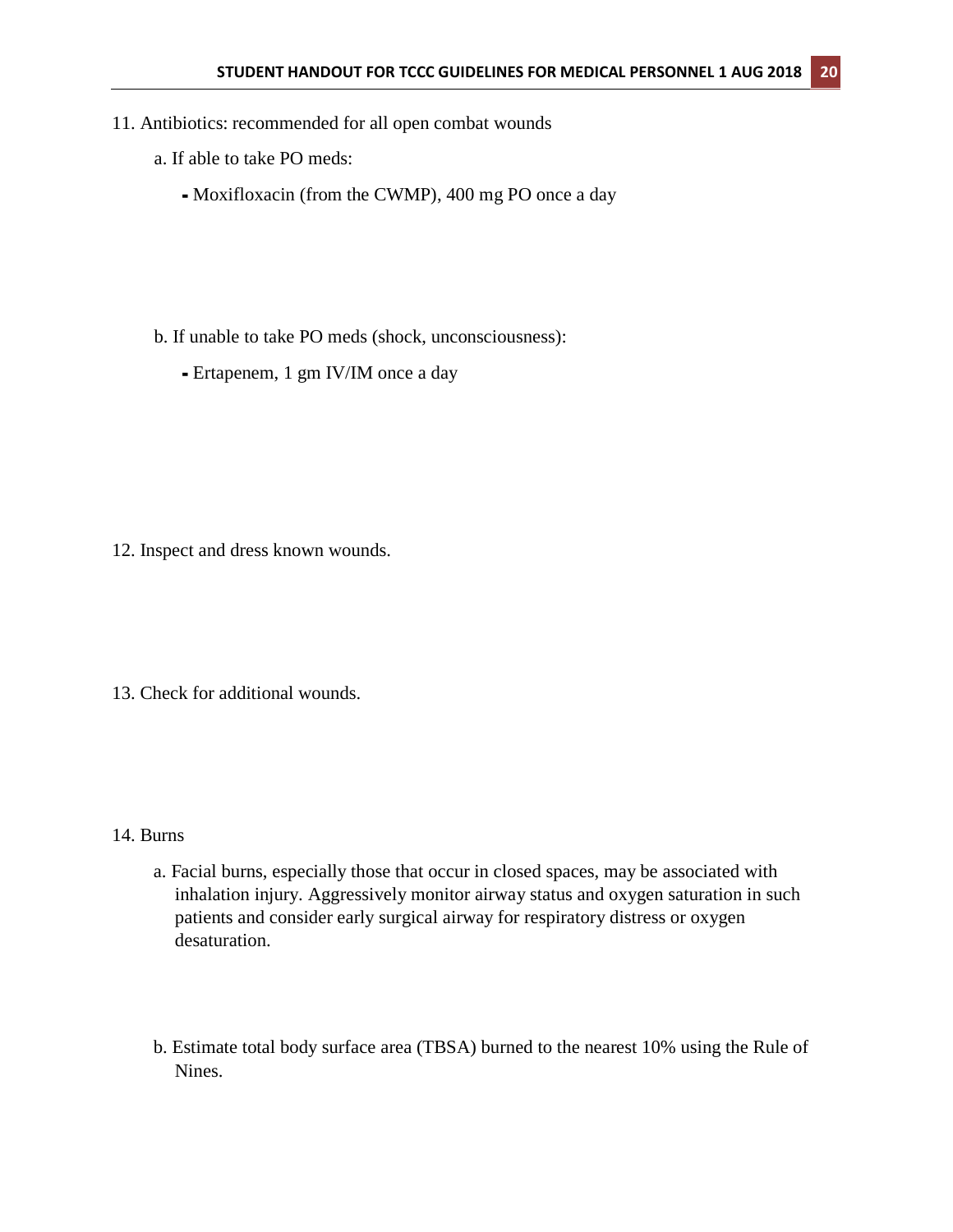- c. Cover the burn area with dry, sterile dressings. For extensive burns (>20%), consider placing the casualty in the Heat-Reflective Shell or Blizzard Survival Blanket from the Hypothermia Prevention Kit in order to both cover the burned areas and prevent hypothermia.
- d. Fluid resuscitation (USAISR Rule of Ten)
	- If burns are greater than 20% of TBSA, fluid resuscitation should be initiated as soon as IV/IO access is established. Resuscitation should be initiated with Lactated Ringer's, normal saline, or Hextend. If Hextend is used, no more than 1000 ml should be given, followed by Lactated Ringer's or normal saline as needed.
	- Initial IV/IO fluid rate is calculated as %TBSA x 10 ml/hr for adults weighing 40-80 kg.
	- For every 10 kg ABOVE 80 kg, increase initial rate by 100 ml/hr.
	- If hemorrhagic shock is also present, resuscitation for hemorrhagic shock takes precedence over resuscitation for burn shock. Administer IV/IO fluids per the TCCC Guidelines in Section (6).

e. Analgesia in accordance with the TCCC Guidelines in Section (10) may be administered to treat burn pain.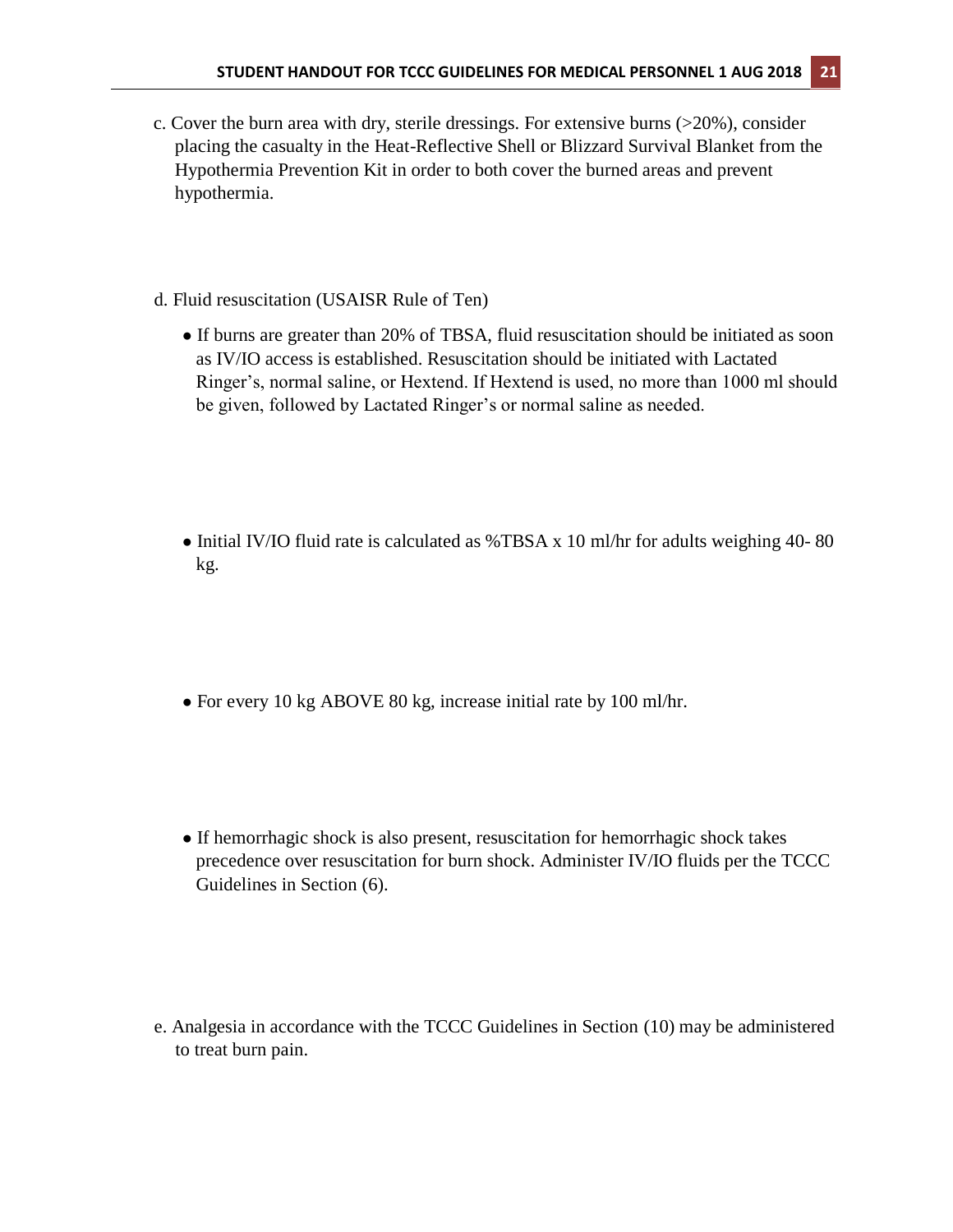- f. Prehospital antibiotic therapy is not indicated solely for burns, but antibiotics should be given per the TCCC guidelines in Section (11) if indicated to prevent infection in penetrating wounds.
- g. All TCCC interventions can be performed on or through burned skin in a burn casualty.
- h. Burn patients are particularly susceptible to hypothermia. Extra emphasis should be placed on barrier heat loss prevention methods.
- 15. Splint fractures and re-check pulses.

#### 16. Communication

- a. Communicate with the casualty if possible. Encourage, reassure and explain care.
- b. Communicate with tactical leadership as soon as possible and throughout casualty treatment as needed. Provide leadership with casualty status and evacuation requirements to assist with coordination of evacuation assets.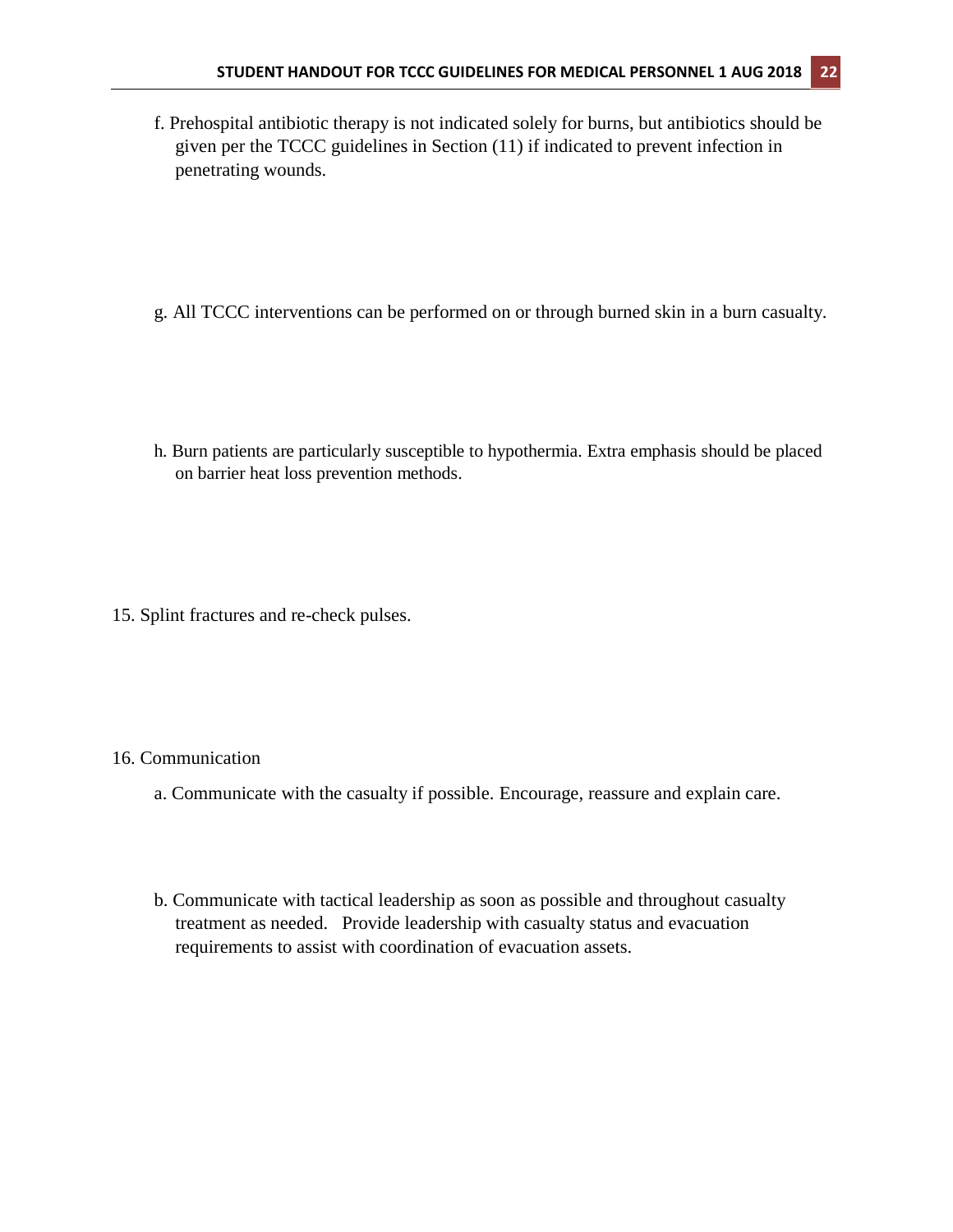c. Communicate with the evacuation system (the Patient Evacuation Coordination Cell) to arrange for TACEVAC. Communicate with medical providers on the evacuation asset if possible and relay mechanism of injury, injuries sustained, signs/symptoms, and treatments rendered. Provide additional information as appropriate.

- 17. Cardiopulmonary resuscitation (CPR)
	- a. Resuscitation on the battlefield for victims of blast or penetrating trauma who have no pulse, no ventilations, and no other signs of life will not be successful and should not be attempted. However, casualties with torso trauma or polytrauma who have no pulse or respirations during TFC should have bilateral needle decompression performed to ensure they do not have a tension pneumothorax prior to discontinuation of care. The procedure is the same as described in section 5.a. above.

- 18. Documentation of Care
	- a. Document clinical assessments, treatments rendered, and changes in the casualty's status on a TCCC Card (DD Form 1380). Forward this information with the casualty to the next level of care.

- 19. Prepare for Evacuation.
	- a. Complete and secure the TCCC Card (DD 1380) to the casualty.
	- b. Secure all loose ends of bandages and wraps.
	- c. Secure hypothermia prevention wraps/blankets/straps.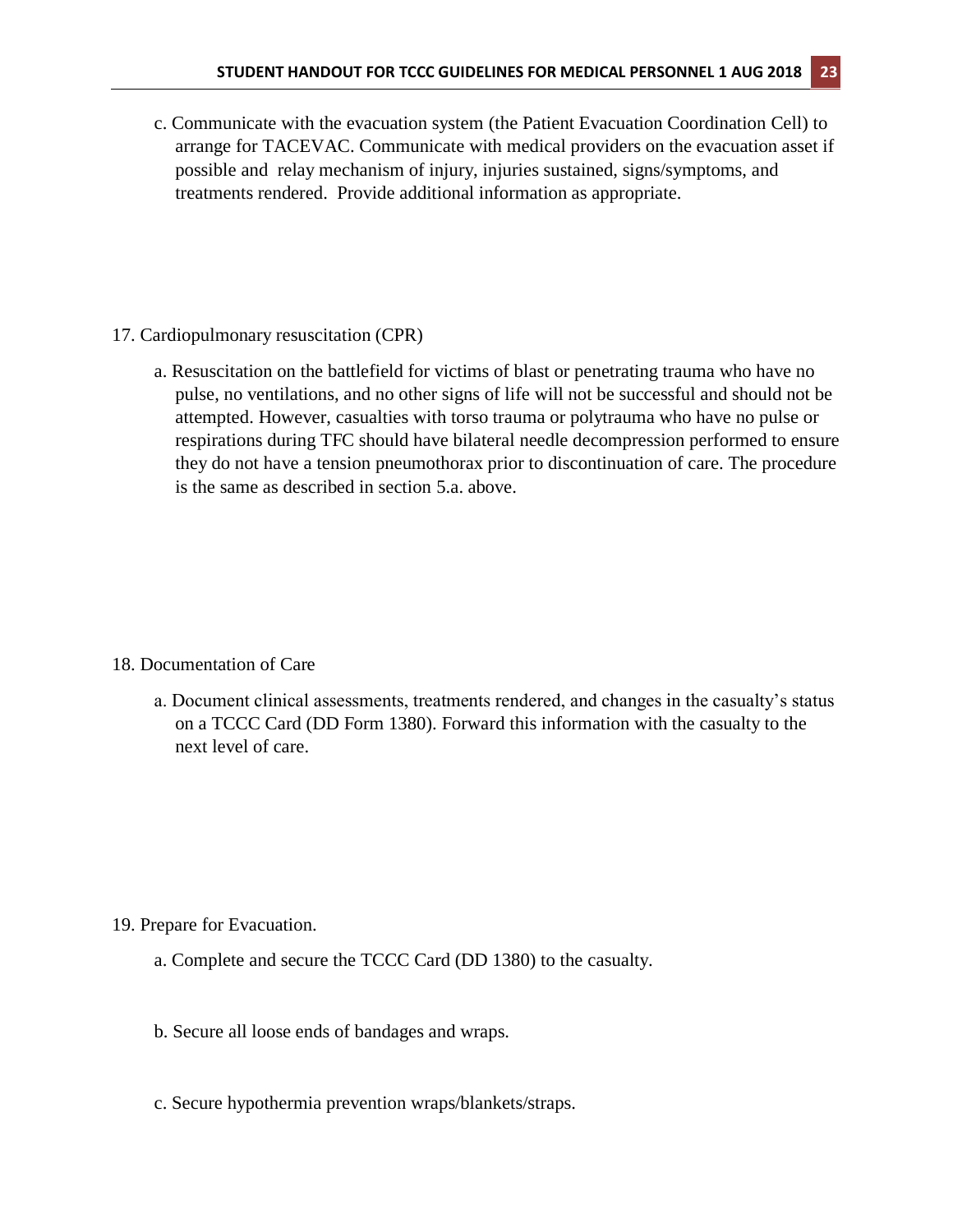- d. Secure litter straps as required. Consider additional padding for long evacuations.
- e. Provide instructions to ambulatory patients as needed.
- f. Stage casualties for evacuation in accordance with unit standard operating procedures.
- g. Maintain security at the evacuation point in accordance with unit standard operating procedures.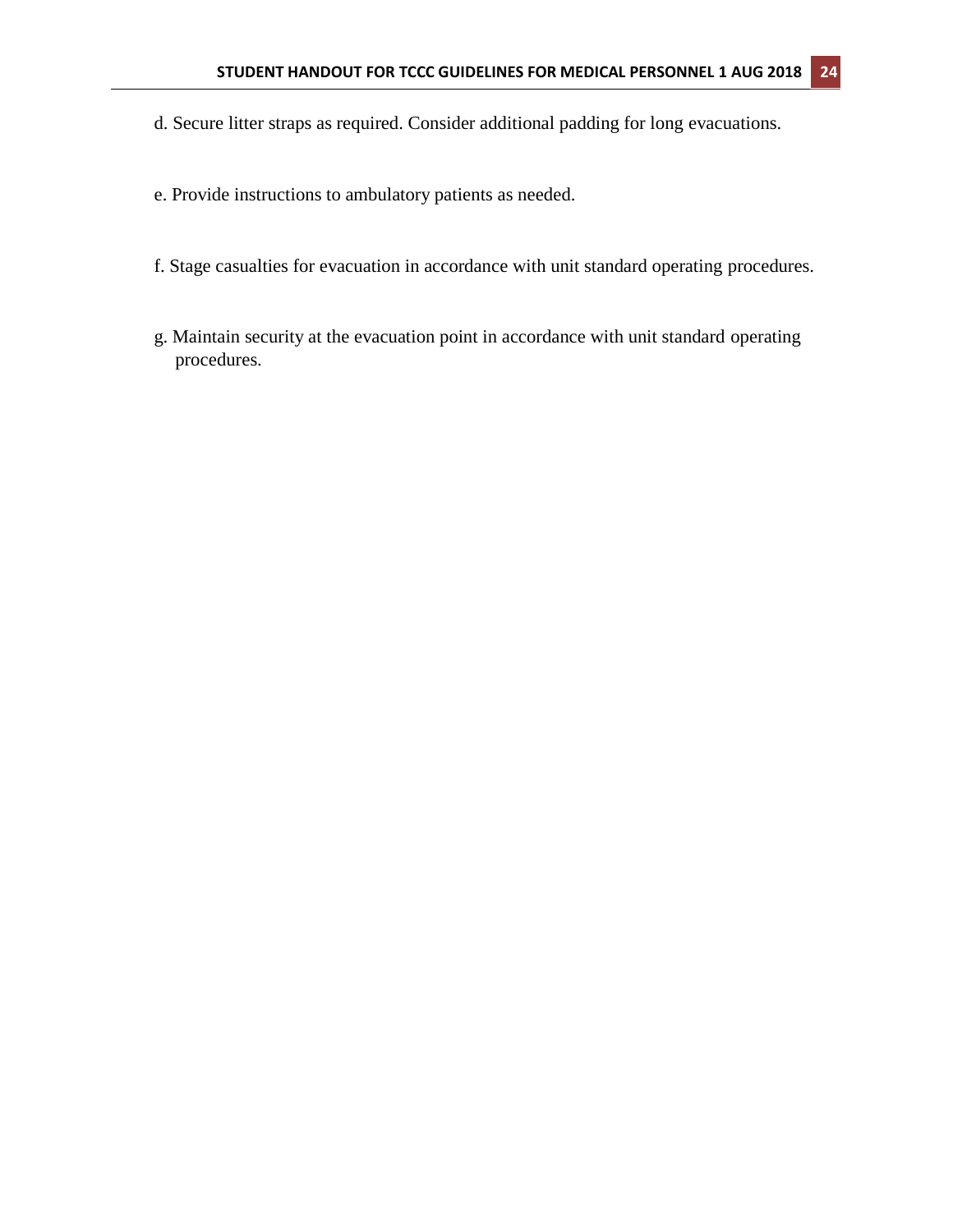# **Basic Management Plan for Tactical Evacuation Care**

- \* The term "Tactical Evacuation" includes both Casualty Evacuation (CASEVAC) and Medical Evacuation (MEDEVAC) as defined in Joint Publication 4-02.
- 1. Transition of Care
	- a. Tactical force personnel should establish evacuation point security and stage casualties for evacuation.
	- b. Tactical force personnel or the medic should communicate patient information and status to TACEVAC personnel as clearly as possible. The minimum information communicated should include stable or unstable, injuries identified, and treatments rendered.
	- c. TACEVAC personnel should stage casualties on evacuation platforms as required.
	- d. Secure casualties in the evacuation platform in accordance with unit policies, platform configurations and safety requirements.
	- e. TACEVAC medical personnel should re-assess casualties and re-evaluate all injuries and previous interventions.
- 2. Massive Hemorrhage
	- a. Assess for unrecognized hemorrhage and control all sources of bleeding. If not already done, use a CoTCCC-recommended limb tourniquet to control life-threatening external hemorrhage that is anatomically amenable to tourniquet use or for any traumatic amputation. Apply directly to the skin 2-3 inches above the bleeding site. If bleeding is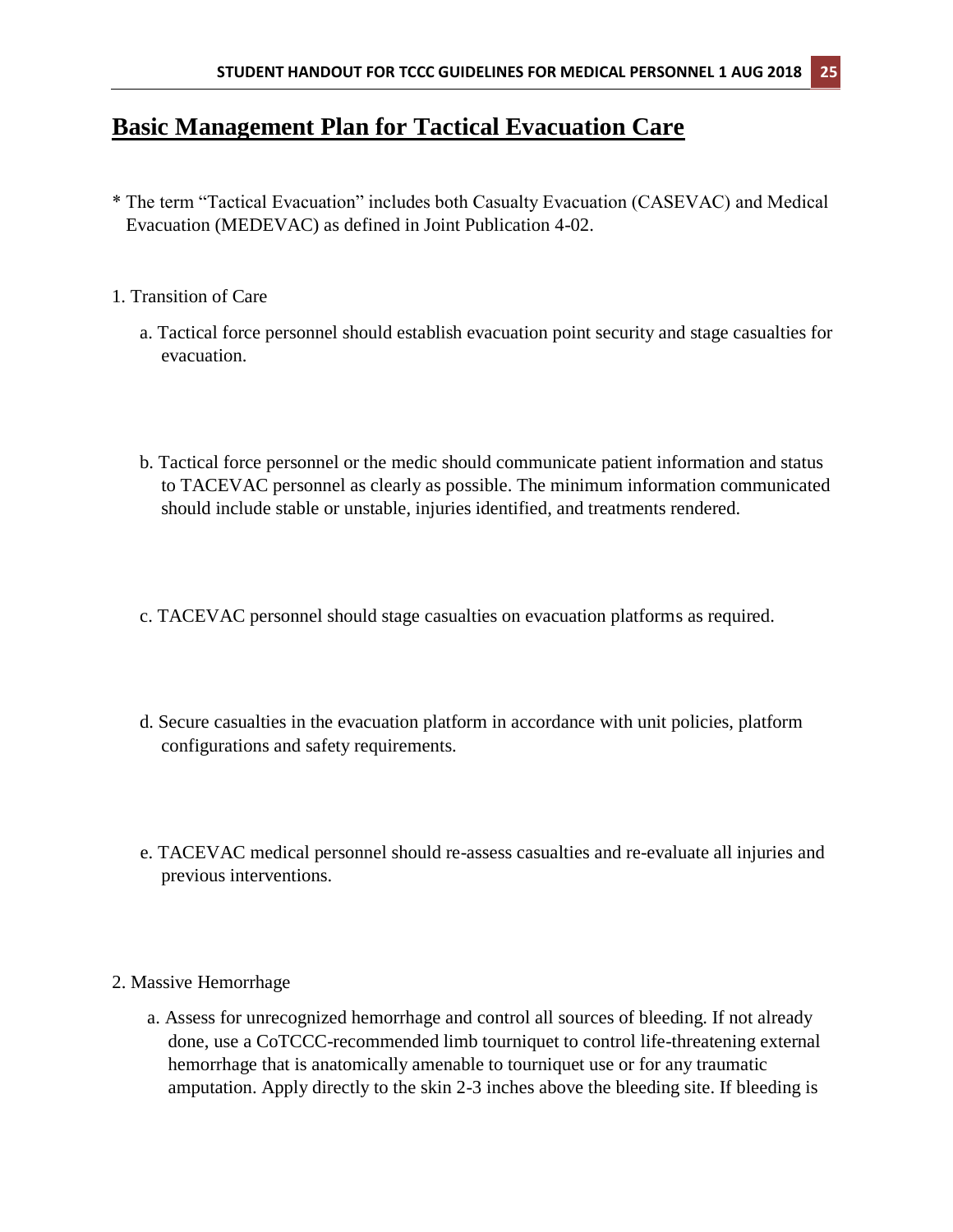not controlled with the first tourniquet, apply a second tourniquet side-by-side with the first.

- b. For compressible (external) hemorrhage not amenable to limb tourniquet use or as an adjunct to tourniquet removal, use Combat Gauze as the CoTCCC hemostatic dressing of choice.
	- Alternative hemostatic adjuncts:
		- ⁃ Celox Gauze or
		- ⁃ ChitoGauze or
		- ⁃ XStat (Best for deep, narrow-tract junctional wounds)
	- Hemostatic dressings should be applied with at least 3 minutes of direct pressure (optional for XStat). Each dressing works differently, so if one fails to control bleeding, it may be removed and a fresh dressing of the same type or a different type applied. (Note: XStat is not to be removed in the field, but additional XStat, other hemostatic adjuncts, or trauma dressings may be applied over it.)

● If the bleeding site is amenable to use of a junctional tourniquet, immediately apply a CoTCCC-recommended junctional tourniquet. Do not delay in the application of the junctional tourniquet once it is ready for use. Apply hemostatic dressings with direct pressure if a junctional tourniquet is not available or while the junctional tourniquet is being readied for use.

#### 3. Airway Management

- a. Conscious casualty with no airway problem identified:
	- No airway intervention required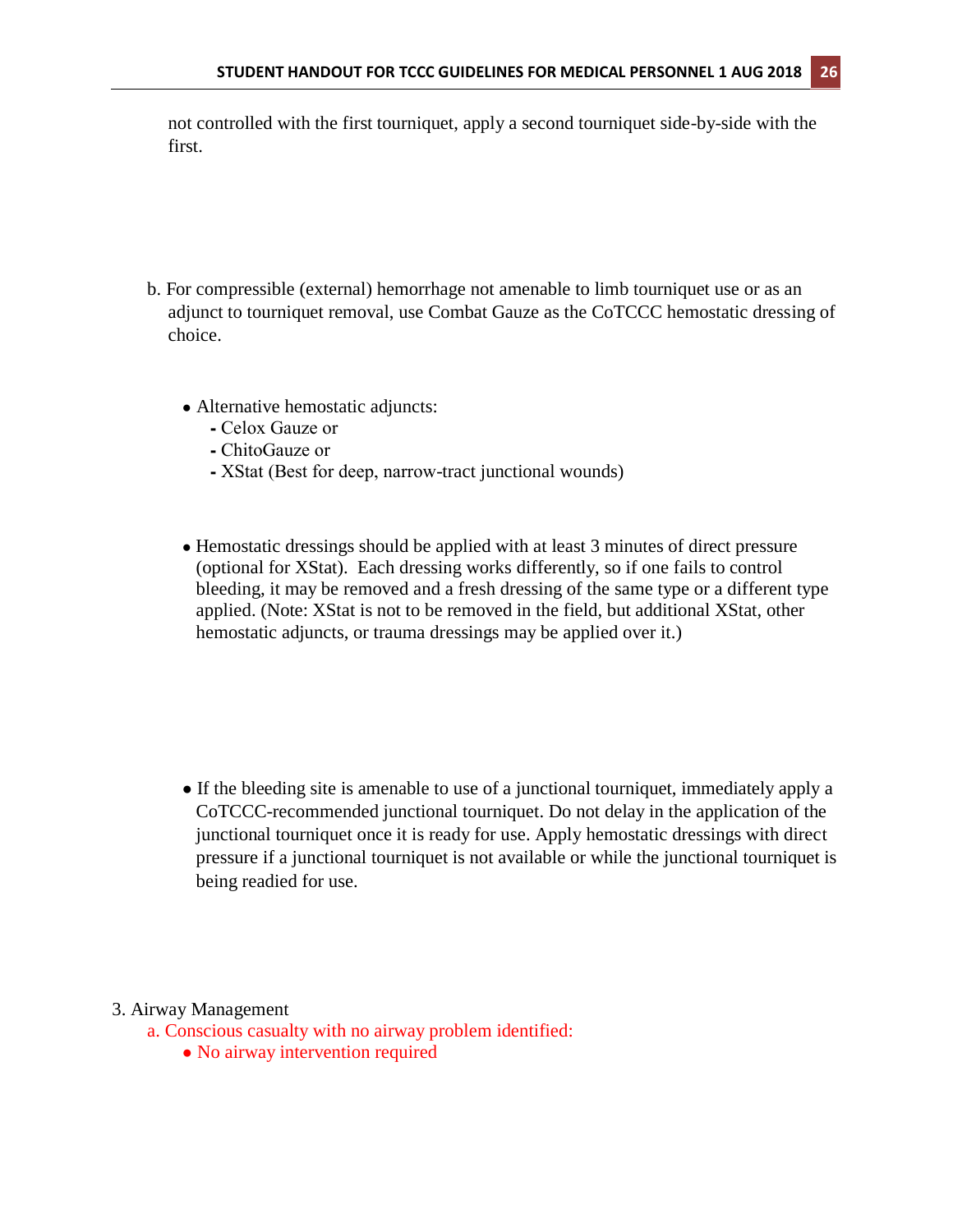- b**.** Unconscious casualty without airway obstruction:
	- Place casualty in the recovery position
	- Chin lift or jaw thrust maneuver **or**
	- Nasopharyngeal airway or
	- Extraglottic airway
- **c.** Casualty with airway obstruction or impending airway obstruction:
	- Allow a conscious casualty to assume any position that best protects the airway, to include sitting up.
	- Use a chin lift or jaw thrust maneuver
	- Use suction if available and appropriate
	- Nasopharyngeal airway or
	- Extraglottic airway (if the casualty is unconscious)
	- Place an unconscious casualty in the recovery position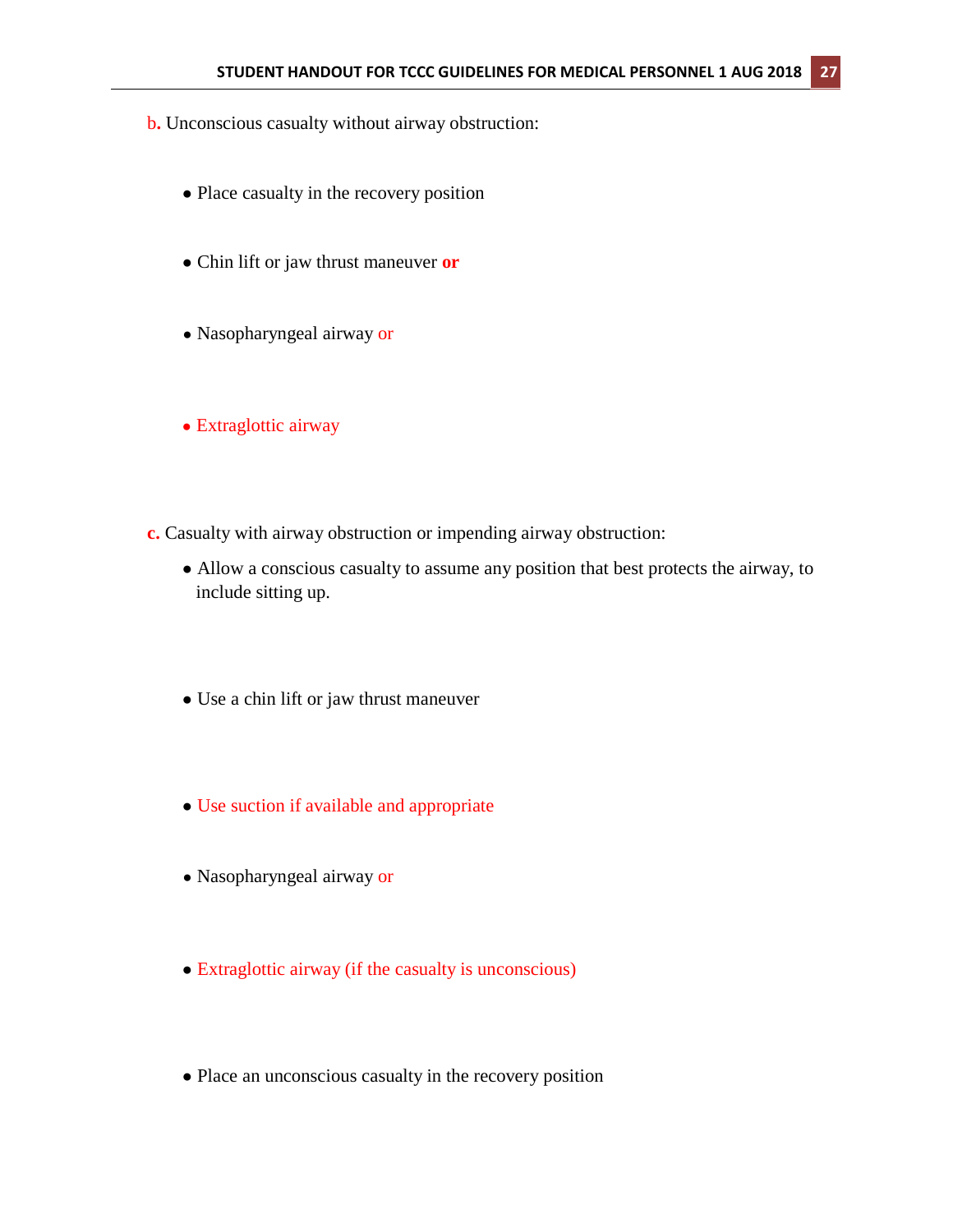- d. If the previous measures are unsuccessful, assess the tactical and clinical situations, the equipment at hand, and the skills and experience of the person providing care, and then select one of the following airway interventions:
	- Endotracheal intubation or
	- Perform a surgical cricothyroidotomy using one of the following:
		- ⁃ Cric-Key technique (Preferred option)
		- ⁃ Bougie-aided open surgical technique using a flanged and cuffed airway cannula of less than 10 mm outer diameter, 6-7 mm internal diameter, and 5-8 cm of intratracheal length
		- ⁃ Standard open surgical technique using a flanged and cuffed airway cannula of less than 10 mm outer diameter, 6-7 mm internal diameter and 5-8 cm of intratracheal length (Least desirable option)
		- ⁃ Use lidocaine if the casualty is conscious.
- e. Cervical spine stabilization is not necessary for casualties who have sustained only penetrating trauma.
- f. Monitor the hemoglobin oxygen saturation in casualties to help assess airway patency. Use capnography monitoring in this phase of care if available.
- g. Always remember that the casualty's airway status may change over time and requires frequent reassessment.

### Notes:

\* The i-gel is the preferred extraglottic airway because its gel-filled cuff makes it simpler to use and avoids the need for cuff inflation and monitoring. If an extraglottic airway with an airfilled cuff is used, the cuff pressure must be monitored to avoid overpressurization, especially during TACEVAC on an aircraft with the accompanying pressure changes.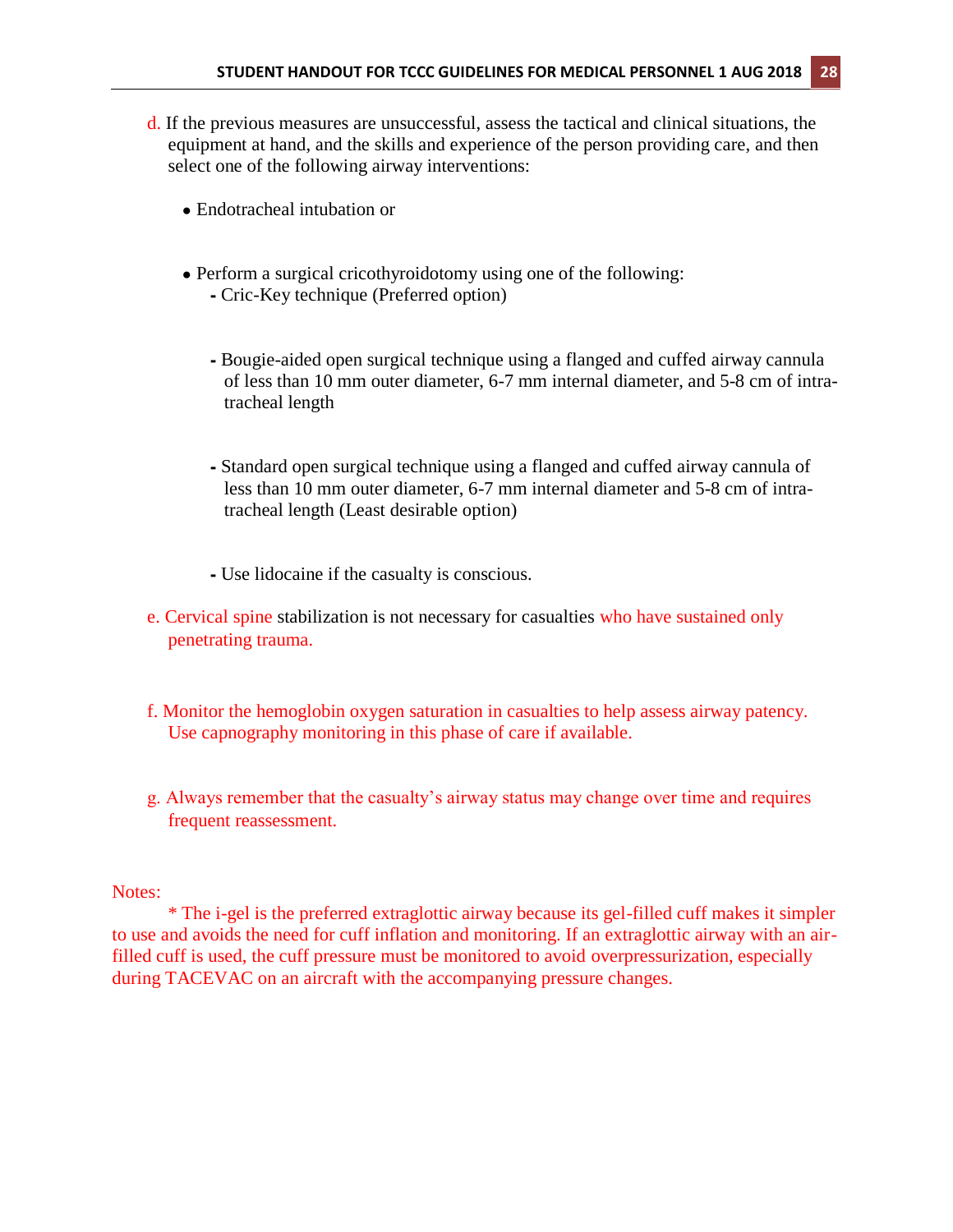\* Extraglottic airways will not be tolerated by a casualty who is not deeply unconscious. If an unconscious casualty without direct airway trauma needs an airway intervention, but does not tolerate an extraglottic airway, consider the use of a nasopharyngeal airway.

\* For casualties with trauma to the face and mouth, or facial burns with suspected inhalation injury, nasopharyngeal airways and extraglottic airways may not suffice and a surgical cricothyroidotomy may be required.

\* Surgical cricothyroidotomies should not be performed on unconscious casualties who have no direct airway trauma unless use of a nasopharyngeal airway and/or an extraglottic airway have been unsuccessful in opening the airway.

#### 4. Respiration/Breathing

- a. Assess for tension pneumothorax and treat as necessary.
	- 1. Suspect a tension pneumothorax and treat when a casualty has significant torso trauma or primary blast injury and one or more of the following:
		- **⁃** Severe or progressive respiratory distress
		- **⁃** Severe or progressive tachypnea
		- **⁃** Absent or markedly decreased breath sounds on one side of the chest
		- **⁃** Hemoglobin oxygen saturation < 90% on pulse oximetry
		- **⁃** Shock
		- **⁃** Traumatic cardiac arrest without obviously fatal wounds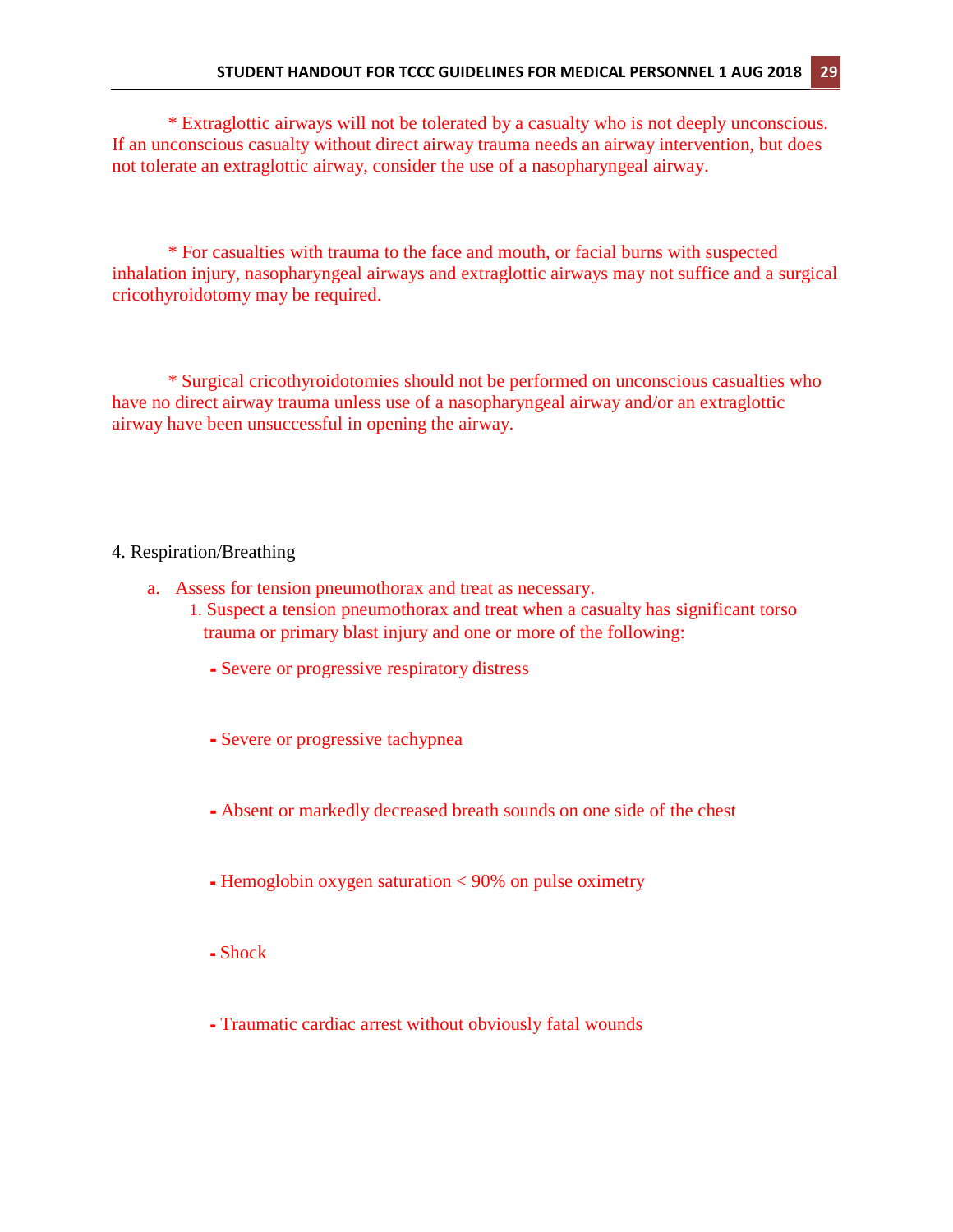Note:

\* If not treated promptly, tension pneumothorax may progress from respiratory distress to shock and traumatic cardiac arrest.

- 2. Initial treatment of suspected tension pneumothorax:
	- ⁃ If the casualty has a chest seal in place, burp or remove the chest seal.
	- ⁃ Establish pulse oximetry monitoring.
	- ⁃ Place the casualty in the supine or recovery position unless he or she is conscious and needs to sit up to help keep the airway clear as a result of maxillofacial trauma.
	- ⁃ Decompress the chest on the side of the injury with a 14-gauge or a 10-gauge, 3.25-inch needle/catheter unit.
	- ⁃ If a casualty has significant torso trauma or primary blast injury and is in traumatic cardiac arrest (no pulse, no respirations, no response to painful stimuli, no other signs of life), decompress both sides of the chest before discontinuing treatment.

Notes:

\* Either the  $5<sup>th</sup>$  intercostal space (ICS) in the anterior axillary line (AAL) or the  $2<sup>nd</sup>$  ICS in the mid-clavicular line (MCL) may be used for needle decompression (NDC.) If the anterior (MCL) site is used, do not insert the needle medial to the nipple line.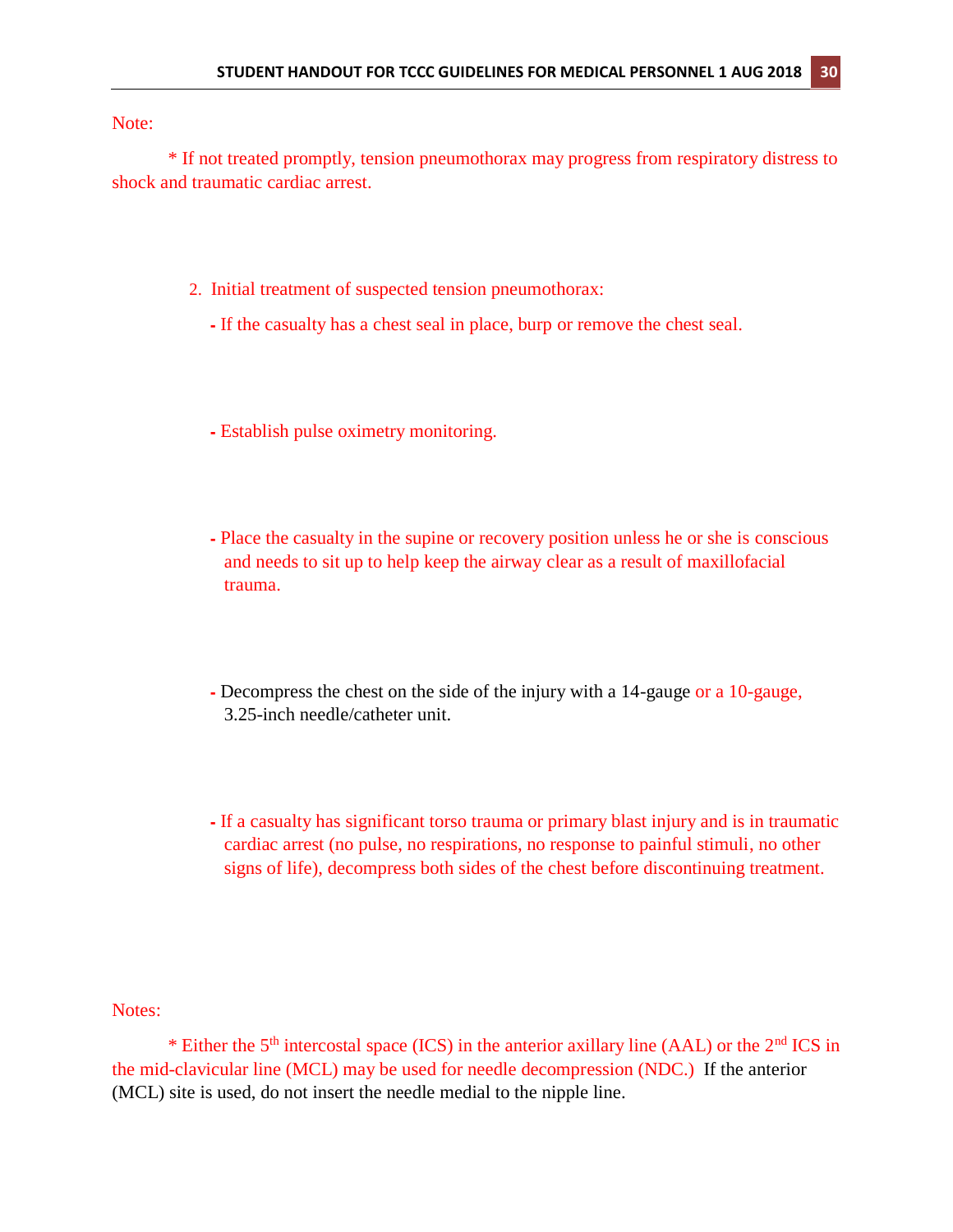\* The needle/catheter unit should be inserted at an angle perpendicular to the chest wall and just over the top of the lower rib at the insertion site. Insert the needle/catheter unit all the way to the hub and hold it in place for 5-10 seconds to allow decompression to occur.

\* After the NDC has been performed, remove the needle and leave the catheter in place.

- 3. The NDC should be considered successful if:
	- ⁃ Respiratory distress improves, or
	- ⁃ There is an obvious hissing sound as air escapes from the chest when NDC is performed (this may be difficult to appreciate in high-noise environments), or
	- ⁃ Hemoglobin oxygen saturation increases to 90% or greater (note that this may take several minutes and may not happen at altitude), or
	- ⁃ A casualty with no vital signs has return of consciousness and/or radial pulse.
	- 4. If the initial NDC fails to improve the casualty's signs/symptoms from the suspected tension pneumothorax:
		- ⁃ Perform a second NDC on the same side of the chest at whichever of the two recommended sites was not previously used. Use a new needle/catheter unit for the second attempt.
		- ⁃ Consider, based on the mechanism of injury and physical findings, whether decompression of the opposite side of the chest may be needed.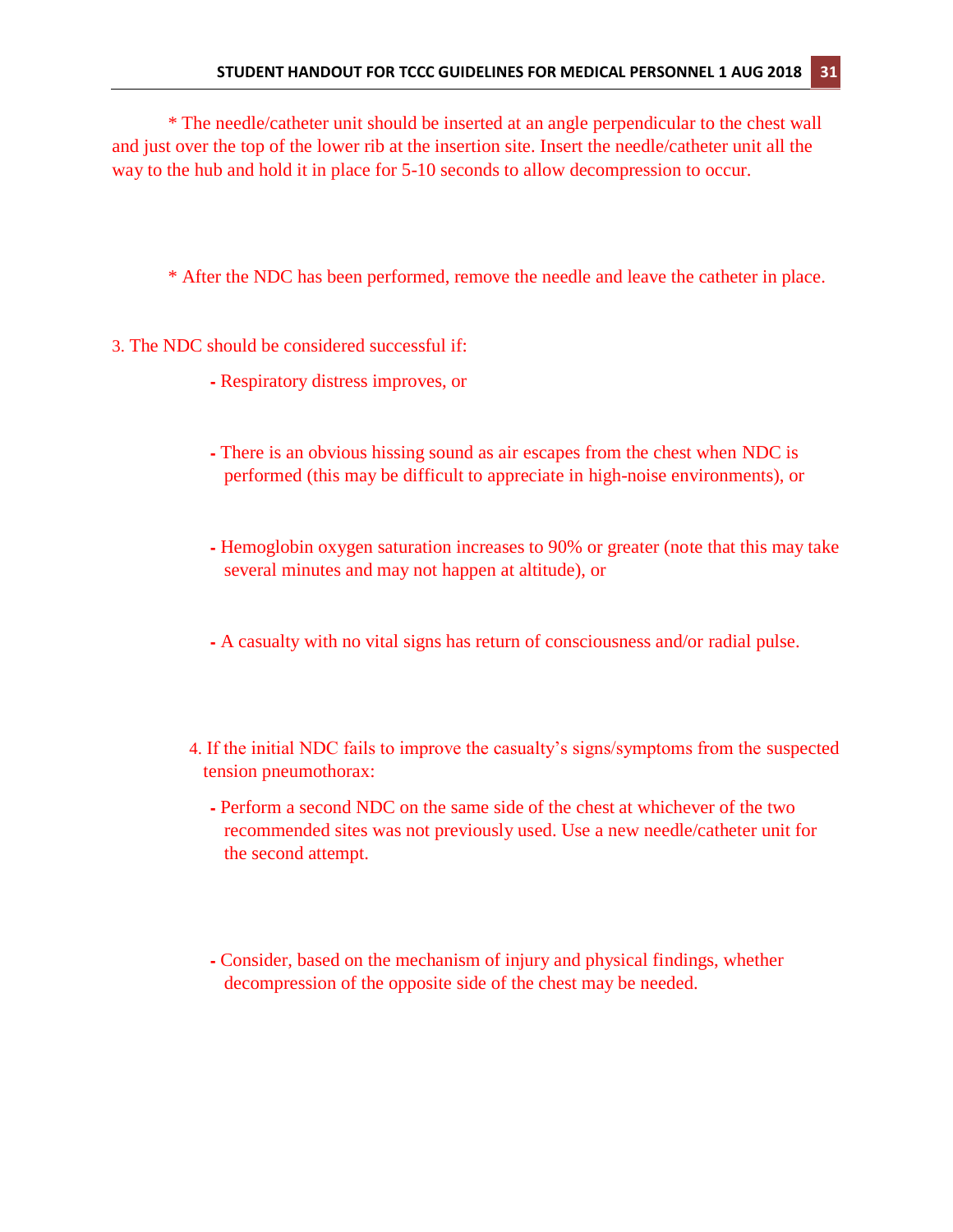- 5. If the initial NDC was successful, but symptoms later recur:
	- ⁃ Perform another NDC at the same site that was used previously. Use a new needle/catheter unit for the repeat NDC.

⁃ Continue to re-assess!

6. If the second NDC is also not successful:

- ⁃ Continue on to the Circulation section of the TCCC Guidelines.
- b. Initiate pulse oximetry if not previously done. All individuals with moderate/severe TBI should be monitored with pulse oximetry. Readings may be misleading in the settings of shock or marked hypothermia.
- c. Most combat casualties do not require supplemental oxygen, but administration of oxygen may be of benefit for the following types of casualties:
	- Low oxygen saturation by pulse oximetry
	- Injuries associated with impaired oxygenation
	- Unconscious casualty
	- Casualty with TBI (maintain oxygen saturation  $> 90\%$ )
	- Casualty in shock
	- Casualty at altitude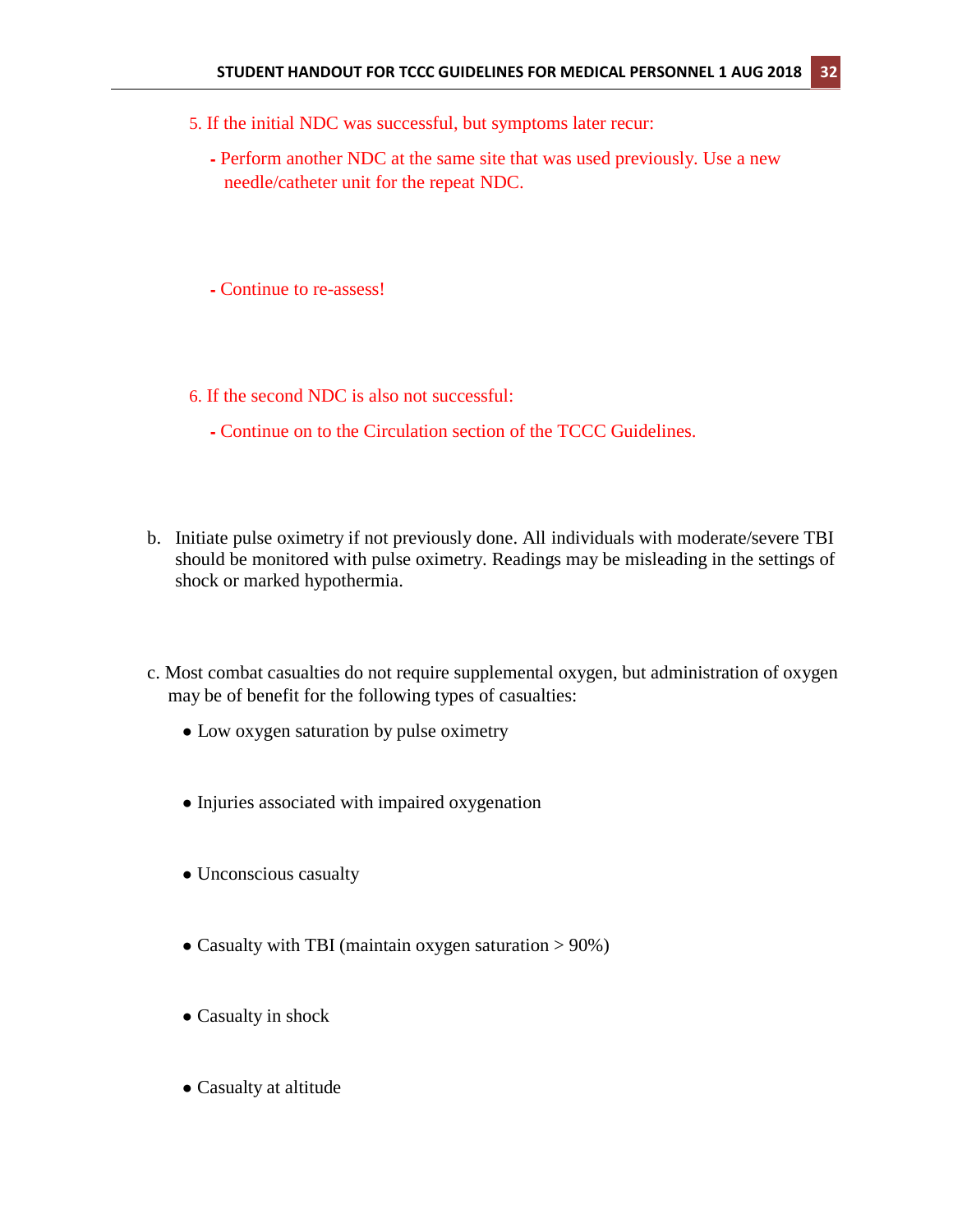- Known or suspected smoke inhalation
- d. All open and/or sucking chest wounds should be treated by immediately applying a vented chest seal to cover the defect. If a vented chest seal is not available, use a nonvented chest seal. Monitor the casualty for the potential development of a subsequent tension pneumothorax. If the casualty develops increasing hypoxia, respiratory distress, or hypotension and a tension pneumothorax is suspected, treat by burping or removing the dressing or by needle decompression.

### 5. Circulation

- a. Bleeding
	- A pelvic binder should be applied for cases of suspected pelvic fracture:
		- ⁃ Severe blunt force or blast injury with one or more of the following indications: ◦ Pelvic pain
			- Any major lower limb amputation or near amputation
			- Physical exam findings suggestive of a pelvic fracture
			- Unconsciousness
			- Shock
	- Reassess prior tourniquet application. Expose the wound and determine if a tourniquet is needed. If it is needed, replace any limb tourniquet placed over the uniform with one applied directly to the skin 2-3 inches above the bleeding site. Ensure that bleeding is stopped. If there is no traumatic amputation, a distal pulse should be checked. If bleeding persists or a distal pulse is still present, consider additional tightening of the tourniquet or the use of a second tourniquet side-by-side with the first to eliminate both bleeding and the distal pulse. If the reassessment determines that the prior tourniquet was not needed, then remove the tourniquet and note time of removal on the TCCC Casualty Card.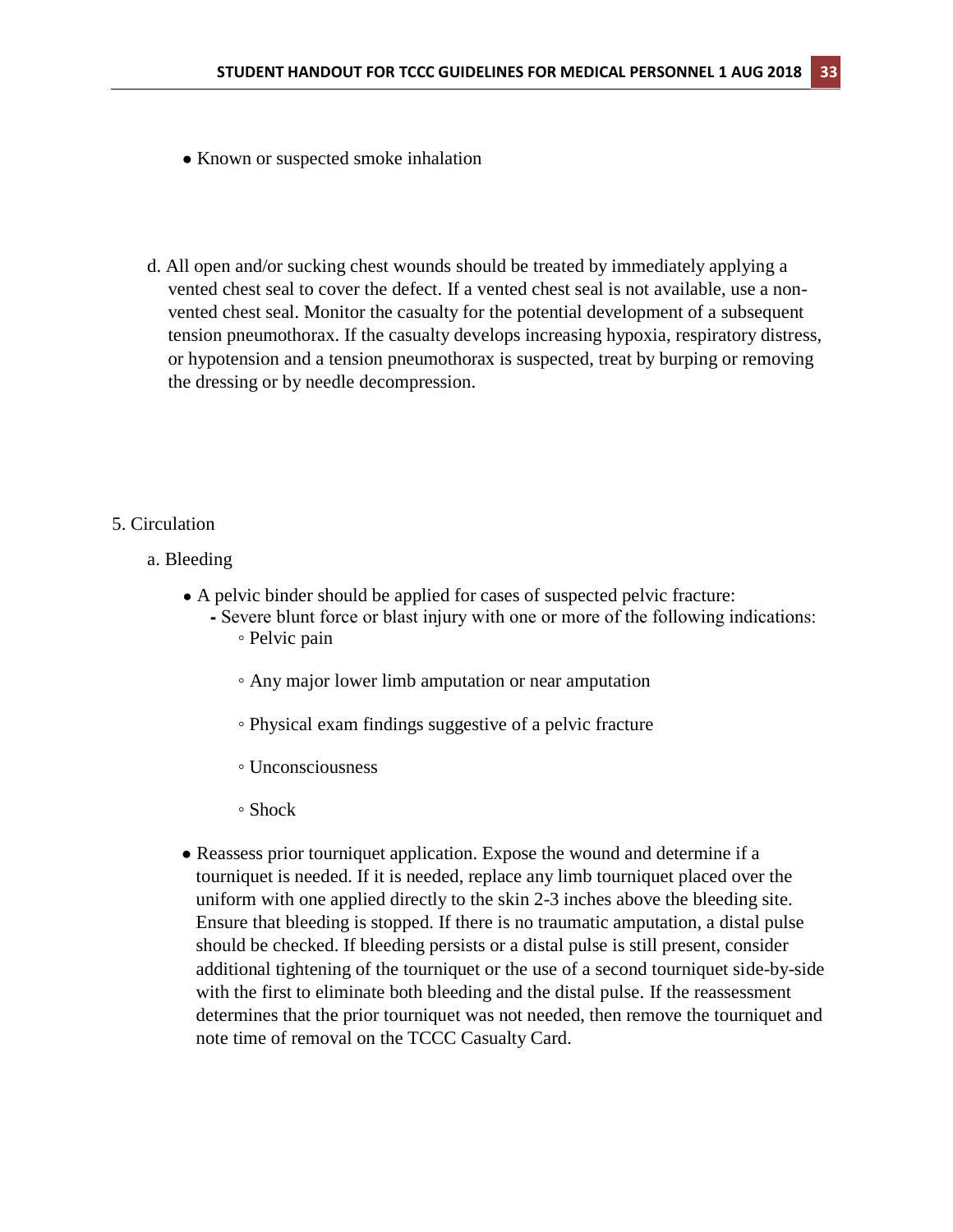● Limb tourniquets and junctional tourniquets should be converted to hemostatic or pressure dressings as soon as possible if three criteria are met: the casualty is not in shock; it is possible to monitor the wound closely for bleeding; and the tourniquet is not being used to control bleeding from an amputated extremity. Every effort should be made to convert tourniquets in less than 2 hours if bleeding can be controlled with other means. Do not remove a tourniquet that has been in place more than 6 hours unless close monitoring and lab capability are available.

• Expose and clearly mark all tourniquets with the time of tourniquet application. Note tourniquets applied and time of application; time of re-application; time of conversion; and time of removal on the TCCC Casualty Card. Use a permanent marker to mark on the tourniquet and the casualty card.

#### b. IV Access

- Reassess need for IV access.
- IV or IO access is indicated if the casualty is in hemorrhagic shock or at significant risk of shock (and may therefore need fluid resuscitation), or if the casualty needs medications, but cannot take them by mouth.
	- **⁃** An 18-gauge IV or saline lock is preferred.
	- **⁃** If vascular access is needed but not quickly obtainable via the IV route, use the IO route.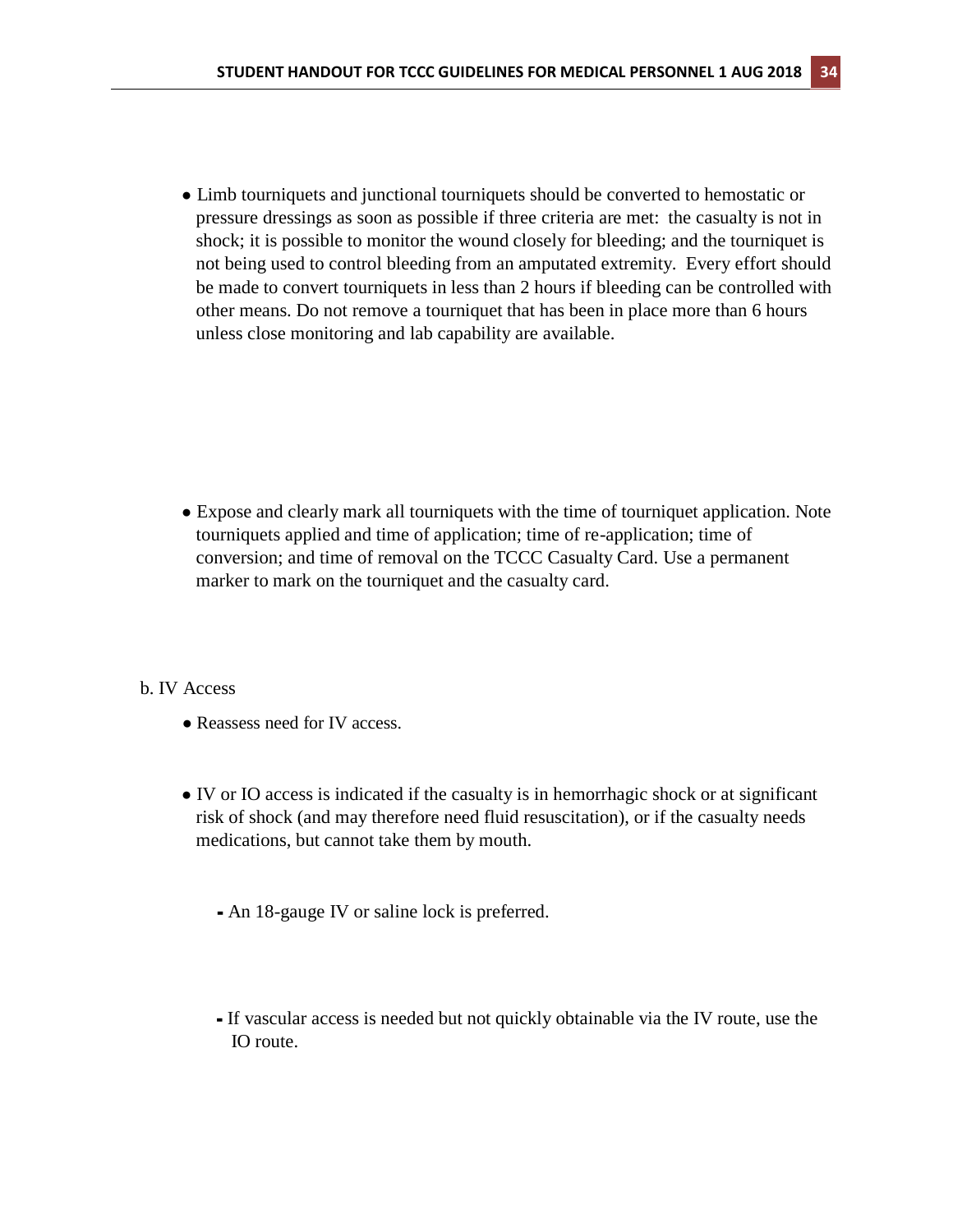- c. Tranexamic Acid (TXA)
	- If a casualty is anticipated to need significant blood transfusion (for example: presents with hemorrhagic shock, one or more major amputations, penetrating torso trauma, or evidence of severe bleeding):
		- **⁃** Administer 1 gm of tranexamic acid in 100 ml Normal Saline or Lactated Ringers as soon as possible but NOT later than 3 hours after injury. When given, TXA should be administered over 10 minutes by IV infusion.
		- **⁃** Begin second infusion of 1 gm TXA after initial fluid resuscitation has been completed.
- d. Fluid resuscitation
	- Assess for hemorrhagic shock (altered mental status in the absence of brain injury and/or weak or absent radial pulse).
	- The resuscitation fluids of choice for casualties in hemorrhagic shock, listed from most to least preferred, are: whole blood\*; plasma, RBCs and platelets in a 1:1:1 ratio\*; plasma and RBCs in a 1:1 ratio; plasma or RBCs alone; Hextend; and crystalloid (Lactated Ringer's or Plasma-Lyte A). (NOTE: Hypothermia prevention measures [Section 7] should be initiated while fluid resuscitation is being accomplished.)
		- **⁃** If not in shock:
			- **◦** No IV fluids are immediately necessary.
			- **◦** Fluids by mouth are permissible if the casualty is conscious and can swallow.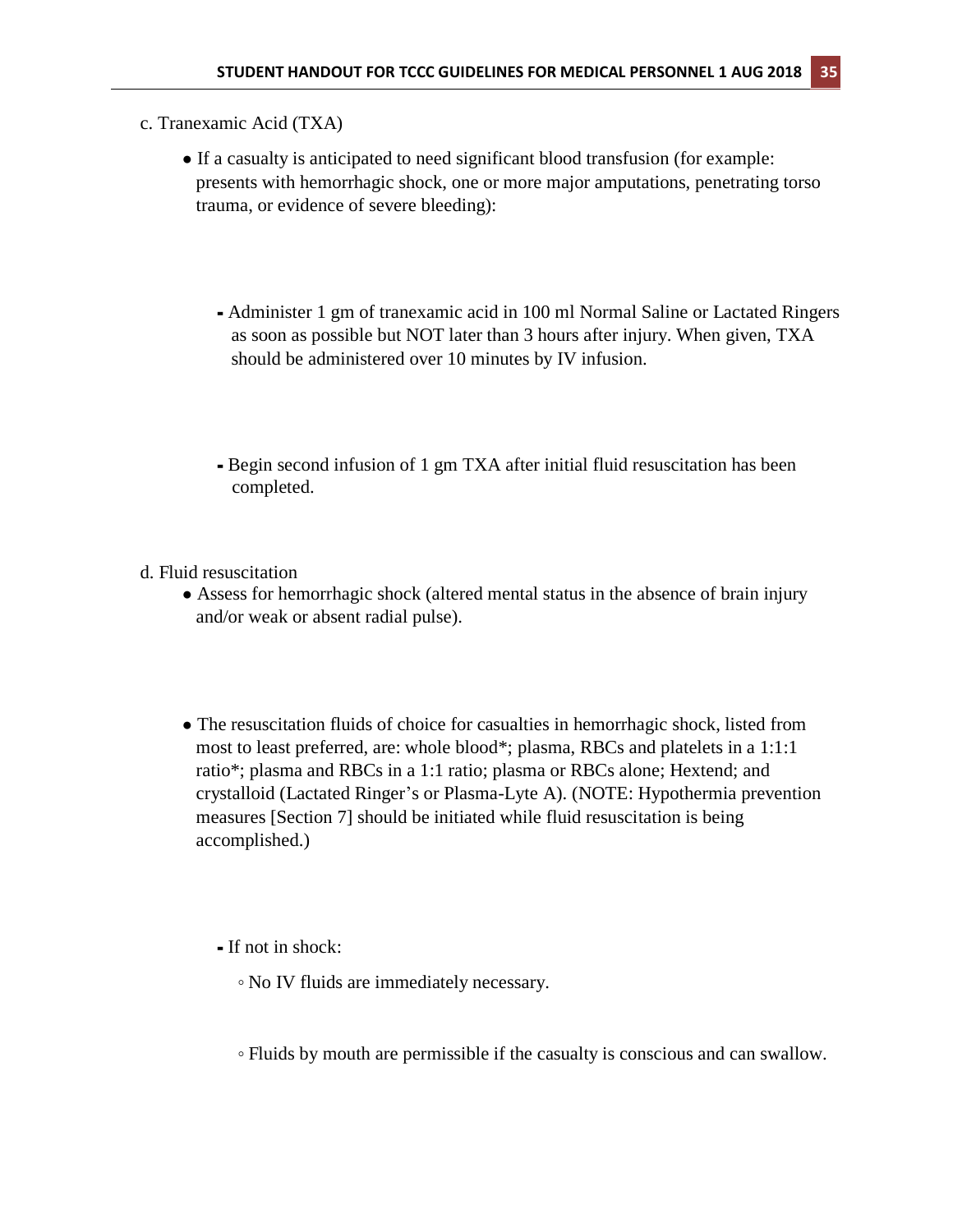- **⁃** If in shock and blood products are available under an approved command or theater blood product administration protocol:
	- **◦** Resuscitate with whole blood\*, or, if not available
	- **◦** Plasma, RBCs and platelets in a 1:1:1 ratio\*, or, if not available
	- **◦** Plasma and RBCs in a 1:1 ratio, or, if not available
	- **◦** Reconstituted dried plasma, liquid plasma or thawed plasma alone or RBCs alone
	- **◦** Reassess the casualty after each unit. Continue resuscitation until a palpable radial pulse, improved mental status or systolic BP of 80-90 is present.
- **⁃** If in shock and blood products are not available under an approved command or theater blood product administration protocol due to tactical or logistical constraints:
	- **◦** Resuscitate with Hextend, or if not available
	- **◦** Lactated Ringer's or Plasma-Lyte A
	- **◦** Reassess the casualty after each 500 ml IV bolus.
	- **◦** Continue resuscitation until a palpable radial pulse, improved mental status, or systolic BP of 80-90 mmHg is present.
	- **◦** Discontinue fluid administration when one or more of the above end points has been achieved.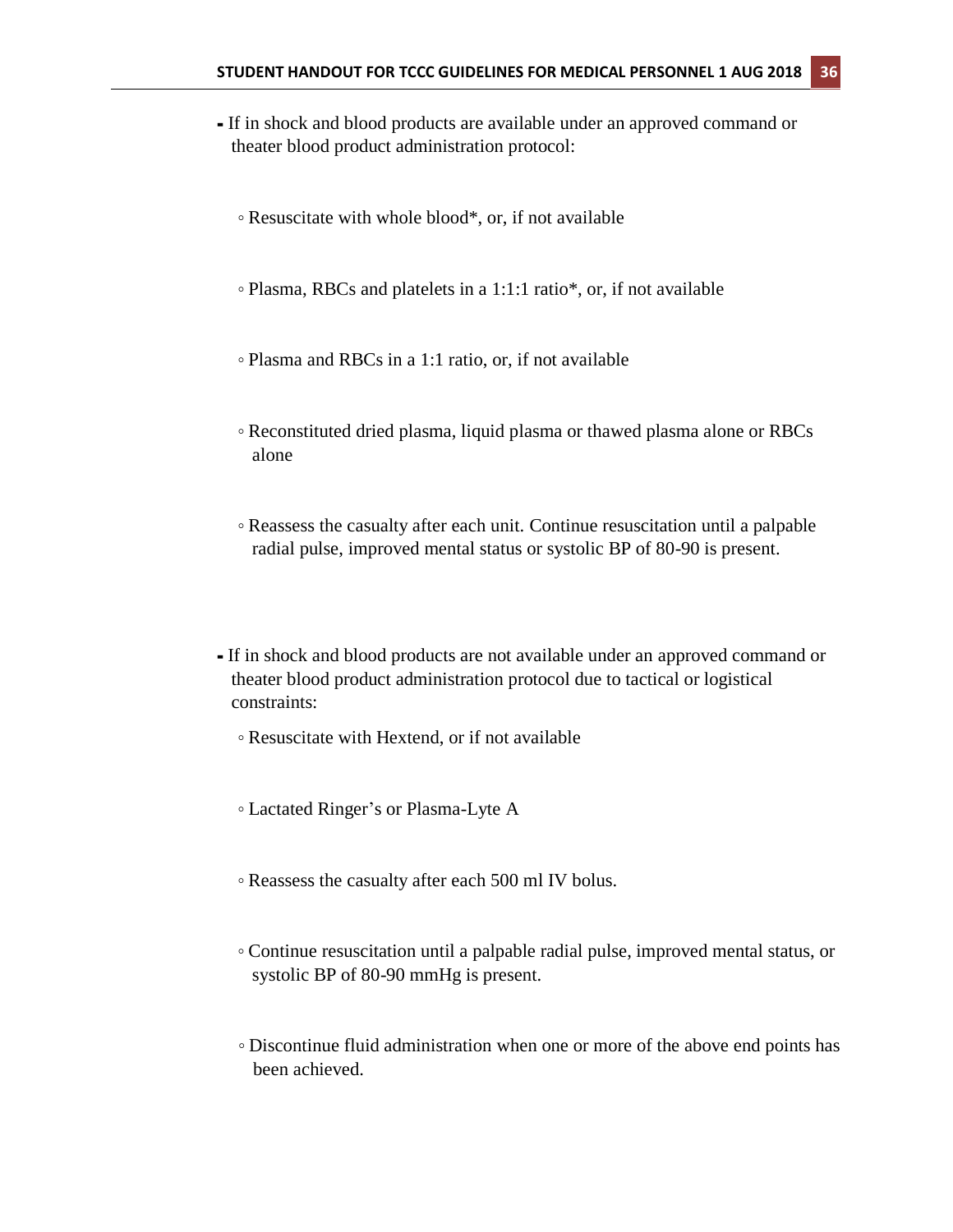- If a casualty with an altered mental status due to suspected TBI has a weak or absent radial pulse, resuscitate as necessary to restore and maintain a normal radial pulse. If BP monitoring is available, maintain a target systolic BP of at least 90 mmHg.
- Reassess the casualty frequently to check for recurrence of shock. If shock recurs, recheck all external hemorrhage control measures to ensure that they are still effective and repeat the fluid resuscitation as outlined above.

#### Note:

\* Currently, neither whole blood nor apheresis platelets collected in theater are FDAcompliant because of the way they are collected. Consequently, whole blood and 1:1:1 resuscitation using apheresis platelets should be used only if all the FDA-compliant blood products needed to support 1:1:1 resuscitation are not available, or if 1:1:1 resuscitation is not producing the desired clinical effect.

#### e. Refractory Shock

• If a casualty in shock is not responding to fluid resuscitation, consider untreated tension pneumothorax as a possible cause of refractory shock. Thoracic trauma, persistent respiratory distress, absent breath sounds, and hemoglobin oxygen saturation < 90% support this diagnosis. Treat as indicated with repeated NDC or finger thoracostomy/chest tube insertion at the  $5<sup>th</sup> ICS$  in the AAL, according to the skills, experience, and authorizations of the treating medical provider. Note that if finger thoracostomy is used, it may not remain patent and finger decompression through the incision may have to be repeated. Consider decompressing the opposite side of the chest if indicated based on the mechanism of injury and physical findings.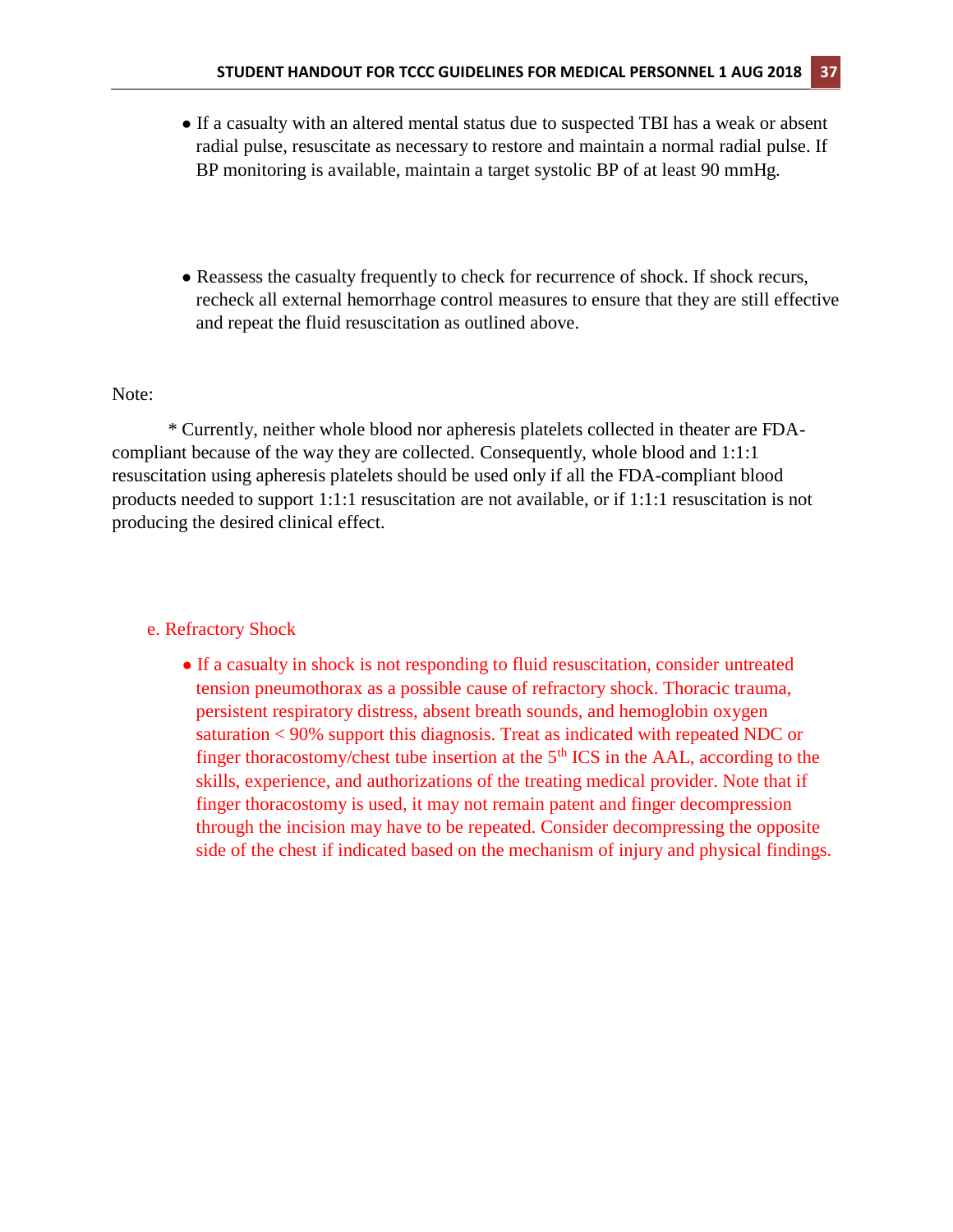# 6**.** Traumatic Brain Injury

- a. Casualties with moderate/severe TBI should be monitored for:
	- Decreases in level of consciousness
	- Pupillary dilation
	- SBP should be >90 mmHg
	- $\bullet$  O2 sat > 90
	- Hypothermia
	- End-tidal CO2 (If capnography is available, maintain between 35-40 mmHg)
	- Penetrating head trauma (if present, administer antibiotics)
	- Assume a spinal (neck) injury until cleared.
- b. Unilateral pupillary dilation accompanied by a decreased level of consciousness may signify impending cerebral herniation; if these signs occur, take the following actions to decrease intracranial pressure:
	- Administer 250 ml of 3 or 5% hypertonic saline bolus.
	- Elevate the casualty's head 30 degrees.
	- Hyperventilate the casualty.
		- **⁃** Respiratory rate 20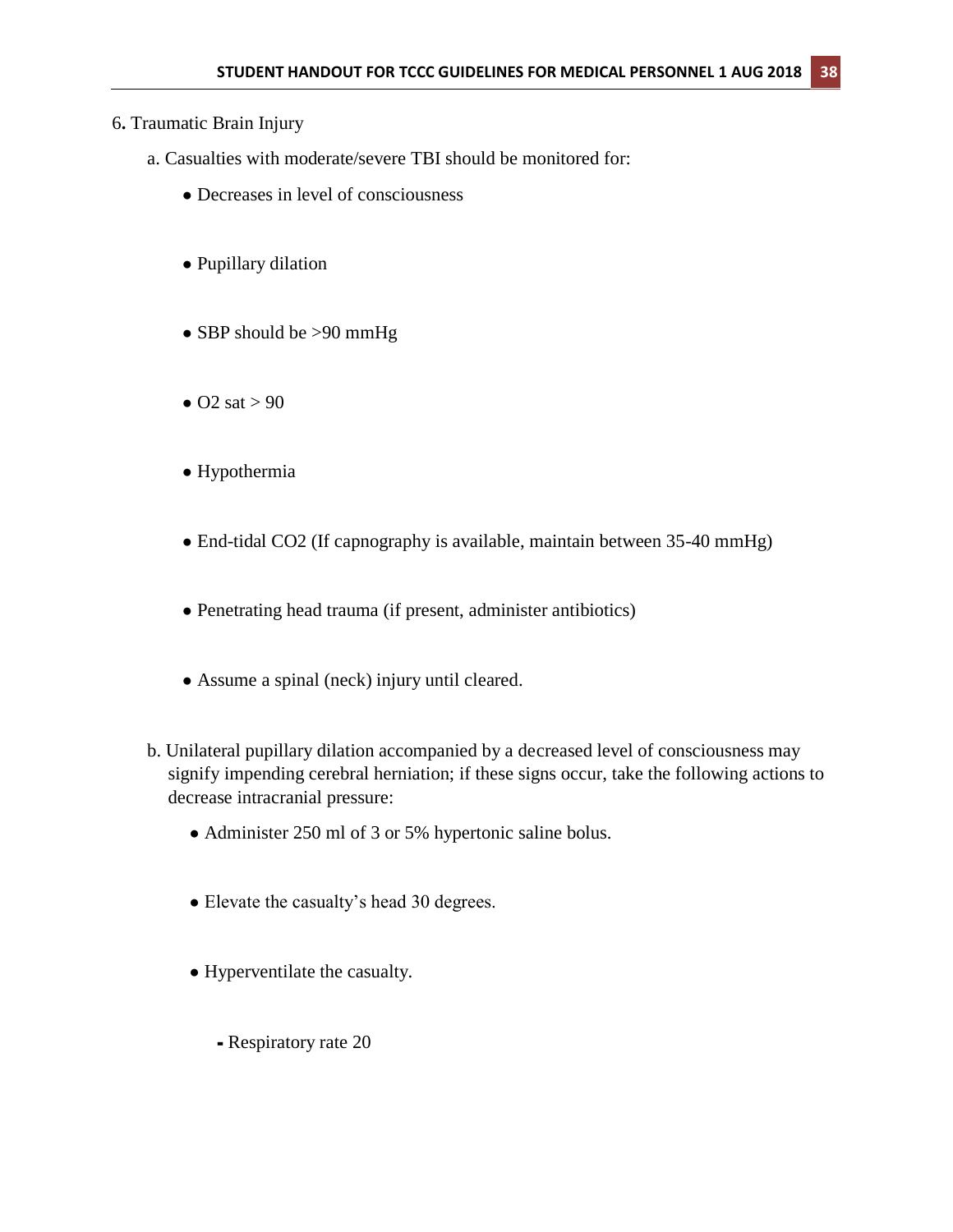- **⁃** Capnography should be used to maintain the end-tidal CO2 between 30-35 mmHg
- **⁃** The highest oxygen concentration (FIO2) possible should be used for hyperventilation.

#### \*Note:

Do not hyperventilate the casualty unless signs of impending herniation are present. Casualties may be hyperventilated with oxygen using the bag-valve-mask technique.

#### 7. Hypothermia Prevention

- a. Minimize casualty's exposure to the elements. Keep protective gear on or with the casualty if feasible.
- b. Replace wet clothing with dry if possible. Get the casualty onto an insulated surface as soon as possible.
- c. Apply the Ready-Heat Blanket from the Hypothermia Prevention and Management Kit (HPMK) to the casualty's torso (not directly on the skin) and cover the casualty with the Heat-Reflective Shell (HRS).
- d. If an HRS is not available, the previously recommended combination of the Blizzard Survival Blanket and the Ready Heat blanket may also be used.
- e. If the items mentioned above are not available, use poncho liners, sleeping bags, or anything that will retain heat and keep the casualty dry.
- f. Use a portable fluid warmer capable of warming all IV fluids including blood products.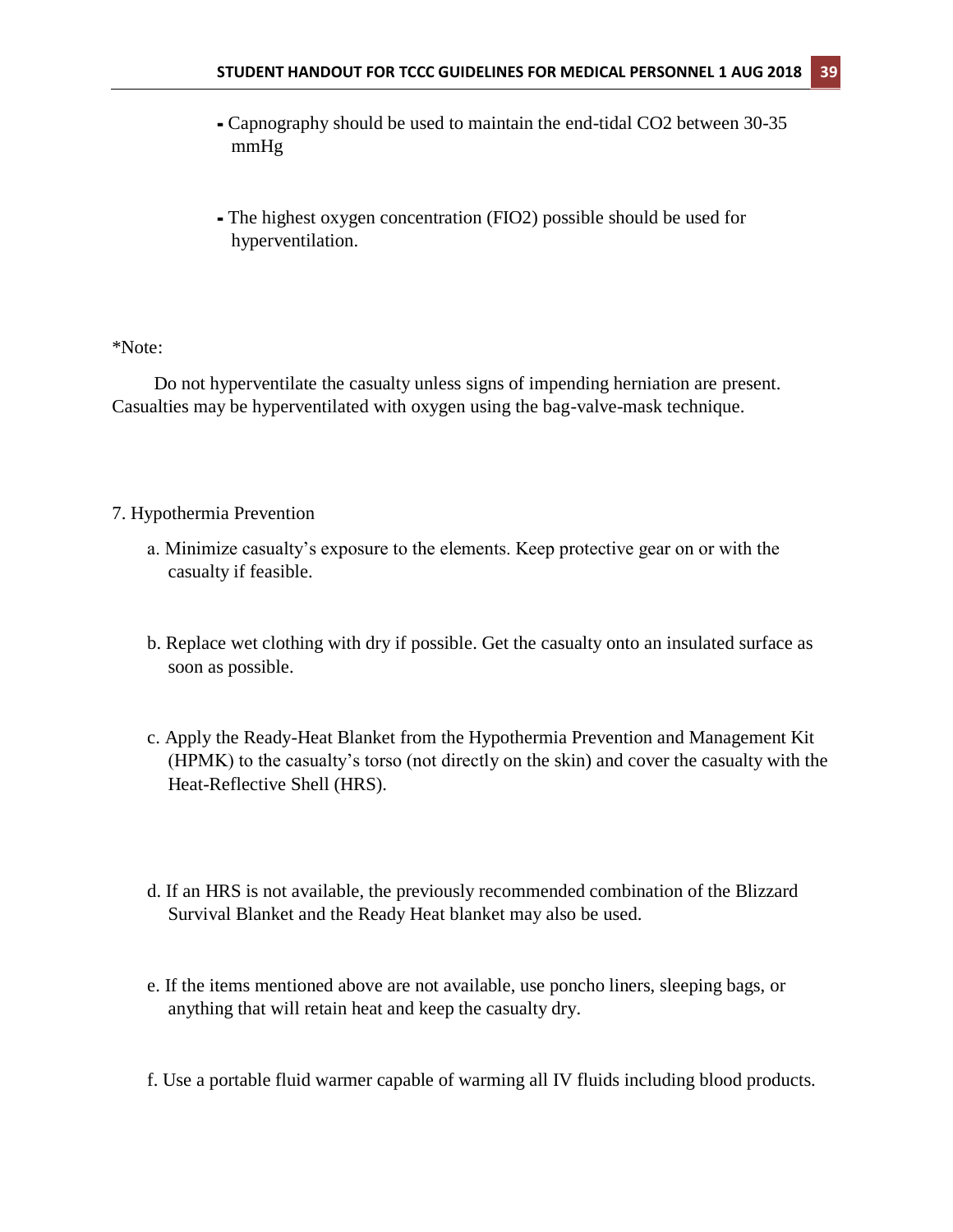g. Protect the casualty from wind if doors must be kept open.

#### 8. Penetrating Eye Trauma

- a. If a penetrating eye injury is noted or suspected:
	- Perform a rapid field test of visual acuity and document findings.
	- Cover the eye with a rigid eye shield (NOT a pressure patch.)
	- Ensure that the 400 mg moxifloxacin tablet in the Combat Wound Medication Pack (CWMP) is taken if possible and that IV/IM antibiotics are given as outlined below if oral moxifloxacin cannot be taken.

### 9. Monitoring

a. Initiate advanced electronic monitoring if indicated and if monitoring equipment is available.

#### 10. Analgesia

- a. Analgesia on the battlefield should generally be achieved using one of three options:
	- Option 1
		- **⁃** Mild to Moderate Pain
		- Casualty is still able to fight
			- TCCC CWMP
				- \* Tylenol 650 mg bilayer caplet, 2 PO every 8 hours
				- \* Meloxicam 15 mg PO once a day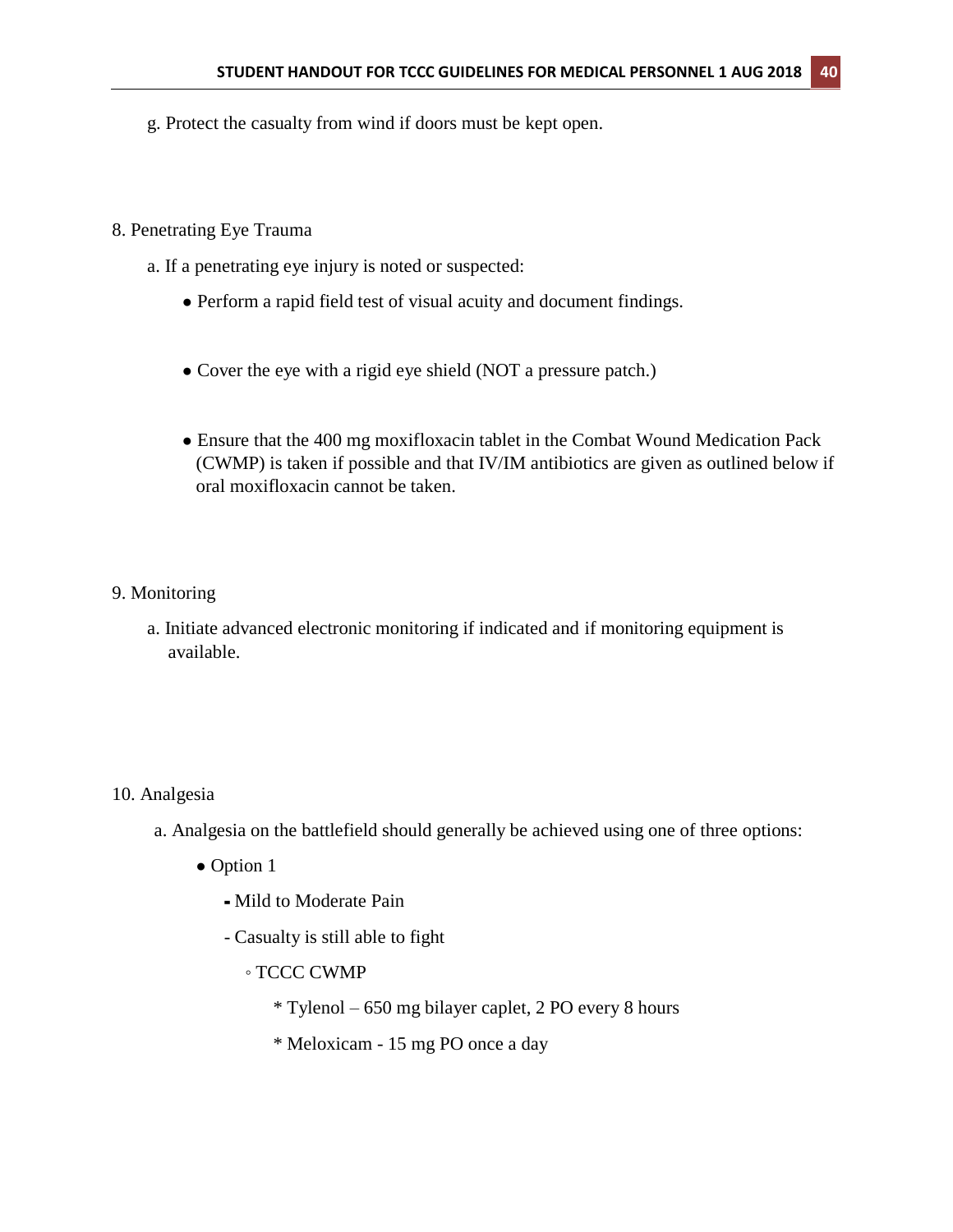#### • Option 2

- **⁃** Moderate to Severe Pain
- Casualty IS NOT in shock or respiratory distress AND
- Casualty IS NOT at significant risk of developing either condition
	- Oral transmucosal fentanyl citrate (OTFC) 800 µg
		- \* Place lozenge between the cheek and the gum
		- \* Do not chew the lozenge

#### • Option 3

- ⁃ Moderate to Severe Pain
- Casualty IS in hemorrhagic shock or respiratory distress OR
- Casualty IS at significant risk of developing either condition
	- Ketamine 50 mg IM or IN

Or

- Ketamine 20 mg slow IV or IO
	- \* Repeat doses q30min prn for IM or IN
	- \* Repeat doses q20min prn for IV or IO
	- \* End points: Control of pain or development of nystagmus (rhythmic back-and-forth movement of the eyes)

Analgesia notes:

- a. Casualties may need to be disarmed after being given OTFC or ketamine.
- b. Document a mental status exam using the AVPU method prior to administering opioids or ketamine.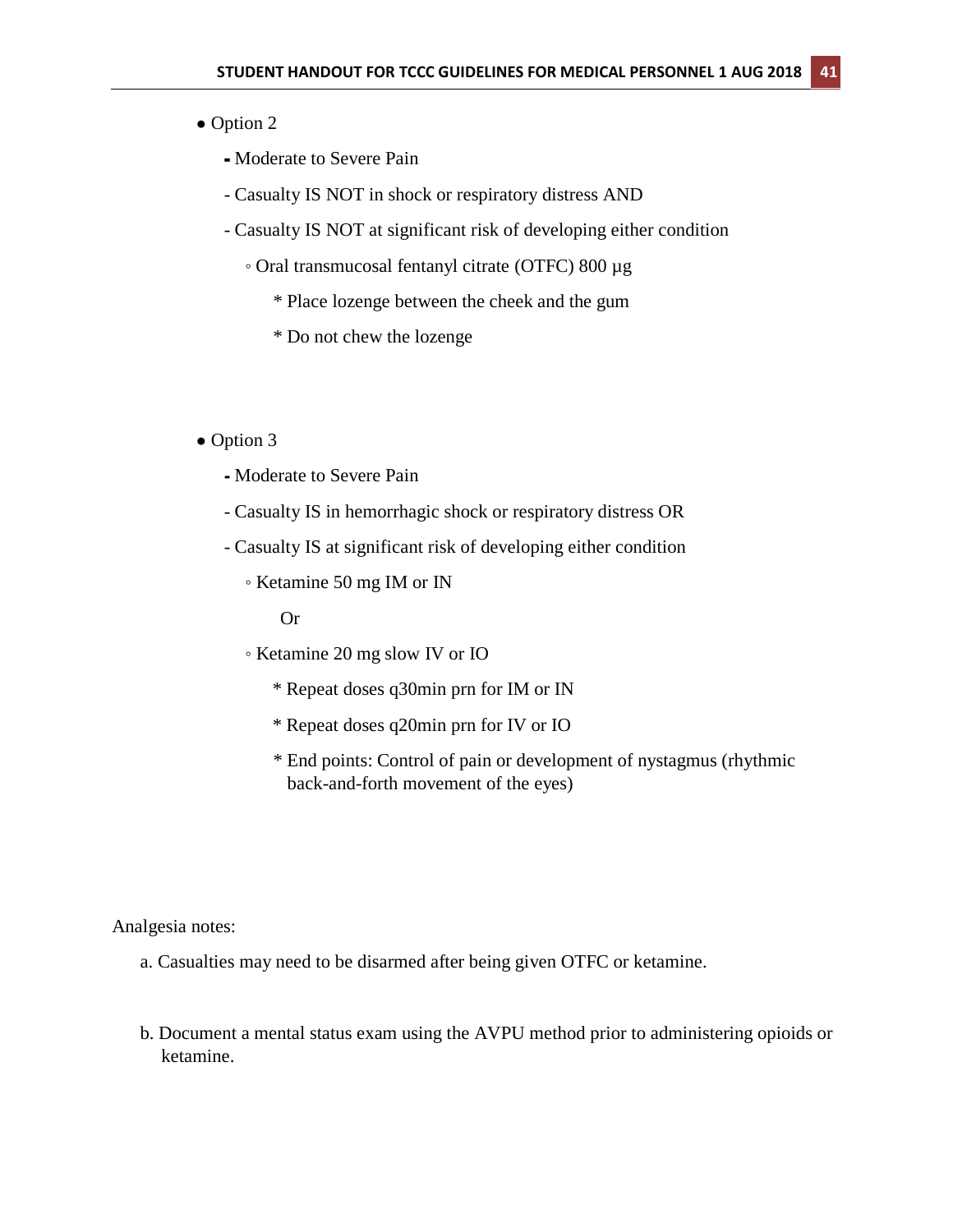- c. For all casualties given opioids or ketamine monitor airway, breathing, and circulation closely
- d. Directions for administering OTFC:
	- Recommend taping lozenge-on-a-stick to casualty's finger as an added safety measure OR utilizing a safety pin and rubber band to attach the lozenge (under tension) to the patient's uniform or plate carrier.
	- Reassess in 15 minutes
	- Add second lozenge, in other cheek, as necessary to control severe pain
	- Monitor for respiratory depression
- e. IV Morphine is an alternative to OTFC if IV access has been obtained
	- $\bullet$  5 mg IV/IO
	- Reassess in 10 minutes.
	- Repeat dose every 10 minutes as necessary to control severe pain.
	- Monitor for respiratory depression.
- f. Naloxone (0.4 mg IV or IM) should be available when using opioid analgesics.
- g. Both ketamine and OTFC have the potential to worsen severe TBI. The combat medic, corpsman, or PJ must consider this fact in his or her analgesic decision, but if the casualty can complain of pain, then the TBI is likely not severe enough to preclude the use of ketamine or OTFC.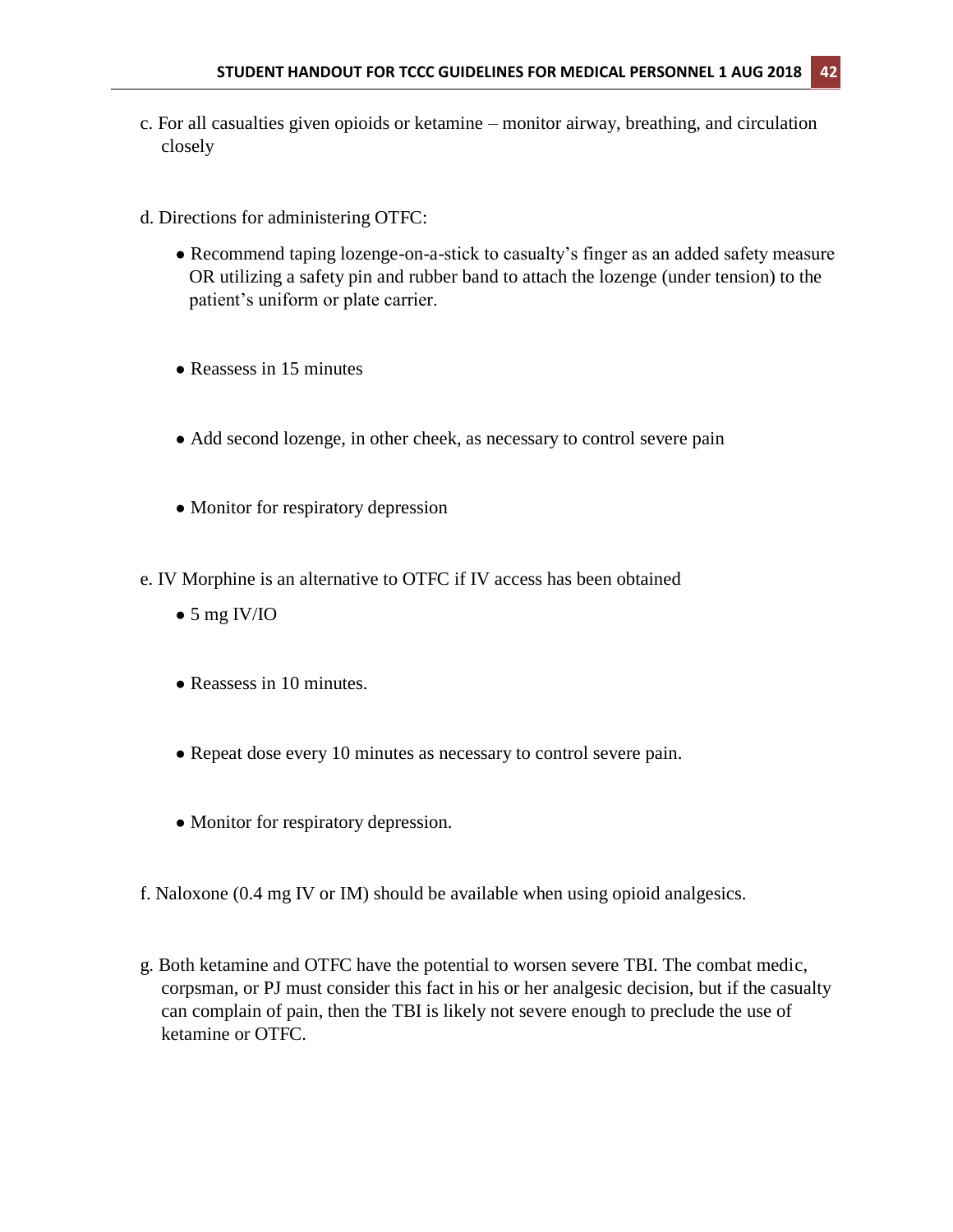- h. Eye injury does not preclude the use of ketamine. The risk of additional damage to the eye from using ketamine is low and maximizing the casualty's chance for survival takes precedence if the casualty is in shock or respiratory distress or at significant risk for either.
- i. Ketamine may be a useful adjunct to reduce the amount of opioids required to provide effective pain relief. It is safe to give ketamine to a casualty who has previously received morphine or OTFC. IV Ketamine should be given over 1 minute.
- j. If respirations are noted to be reduced after using opioids or ketamine, provide ventilatory support with a bag-valve-mask or mouth-to-mask ventilations.
- k. Ondansetron, 4 mg ODT/IV/IO/IM, every 8 hours as needed for nausea or vomiting. Each 8-hour dose can be repeated once at 15 minutes if nausea and vomiting are not improved. Do not give more than 8 mg in any 8-hour interval. Oral ondansetron is NOT an acceptable alternative to the ODT formulation.
- l. Reassess reassess reassess!
- 11. Antibiotics: recommended for all open combat wounds
	- a. If able to take PO meds:
		- **⁃** Moxifloxacin, (from CWMP) 400 mg PO once a day
	- b. If unable to take PO meds (shock, unconsciousness):
		- **⁃** Ertapenem, 1 gm IV/IM once a day

12. Inspect and dress known wounds.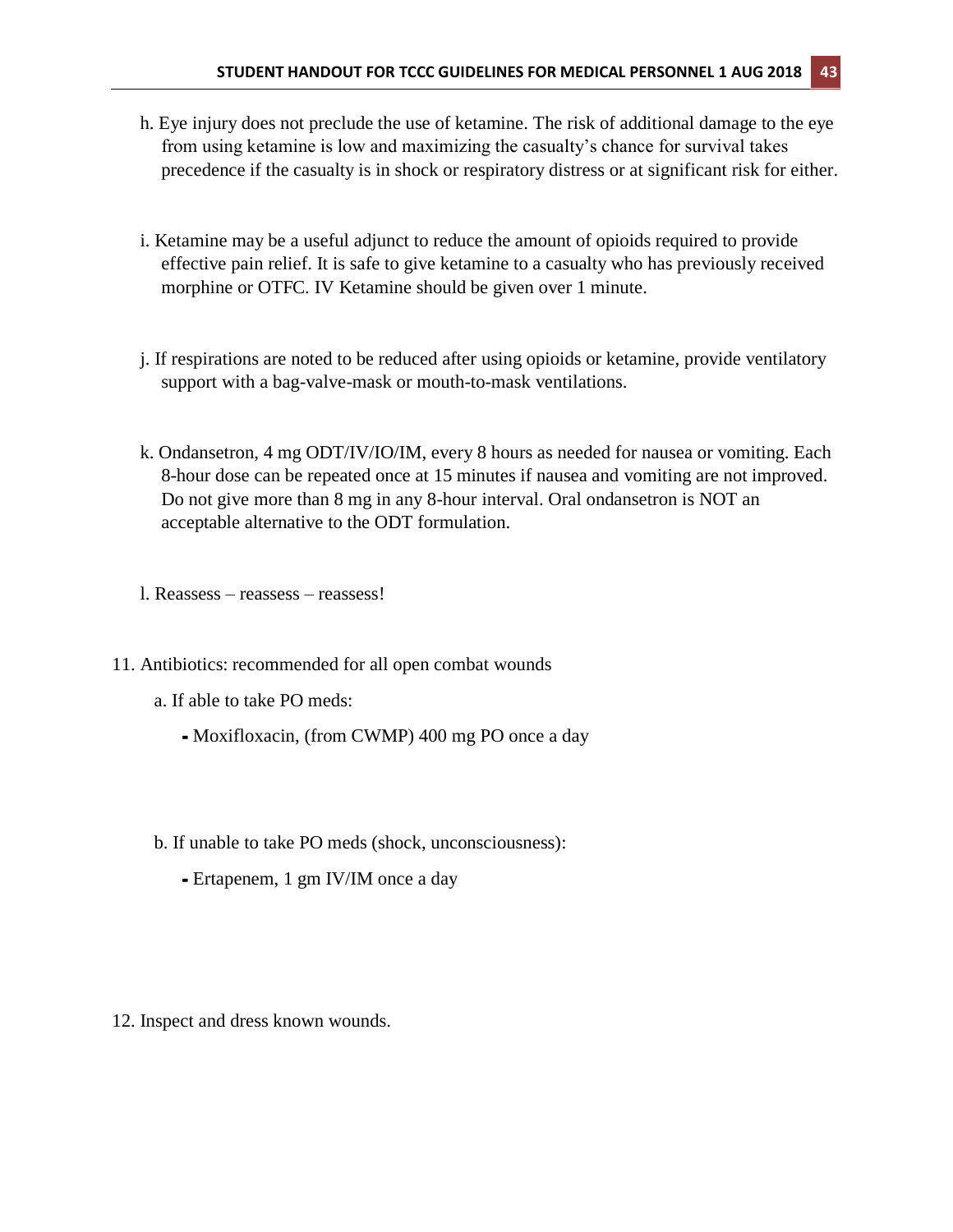13. Check for additional wounds.

#### 14. Burns

- a. Facial burns, especially those that occur in closed spaces, may be associated with inhalation injury. Aggressively monitor airway status and oxygen saturation in such patients and consider early surgical airway for respiratory distress or oxygen desaturation.
- b. Estimate total body surface area (TBSA) burned to the nearest 10% using the Rule of Nines.
- c. Cover the burn area with dry, sterile dressings. For extensive burns (>20%), consider placing the casualty in the Heat-Reflective Shell or Blizzard Survival Blanket from the Hypothermia Prevention Kit to both cover the burned areas and prevent hypothermia.
- d. Fluid resuscitation (USAISR Rule of Ten)
	- If burns are greater than 20% of TBSA, fluid resuscitation should be initiated as soon as IV/IO access is established. Resuscitation should be initiated with Lactated Ringer's, normal saline, or Hextend. If Hextend is used, no more than 1000 ml should be given, followed by Lactated Ringer's or normal saline as needed.
	- Initial IV/IO fluid rate is calculated as %TBSA x 10 ml/hr for adults weighing 40-80 kg.
	- For every 10 kg ABOVE 80 kg, increase initial rate by 100 ml/hr.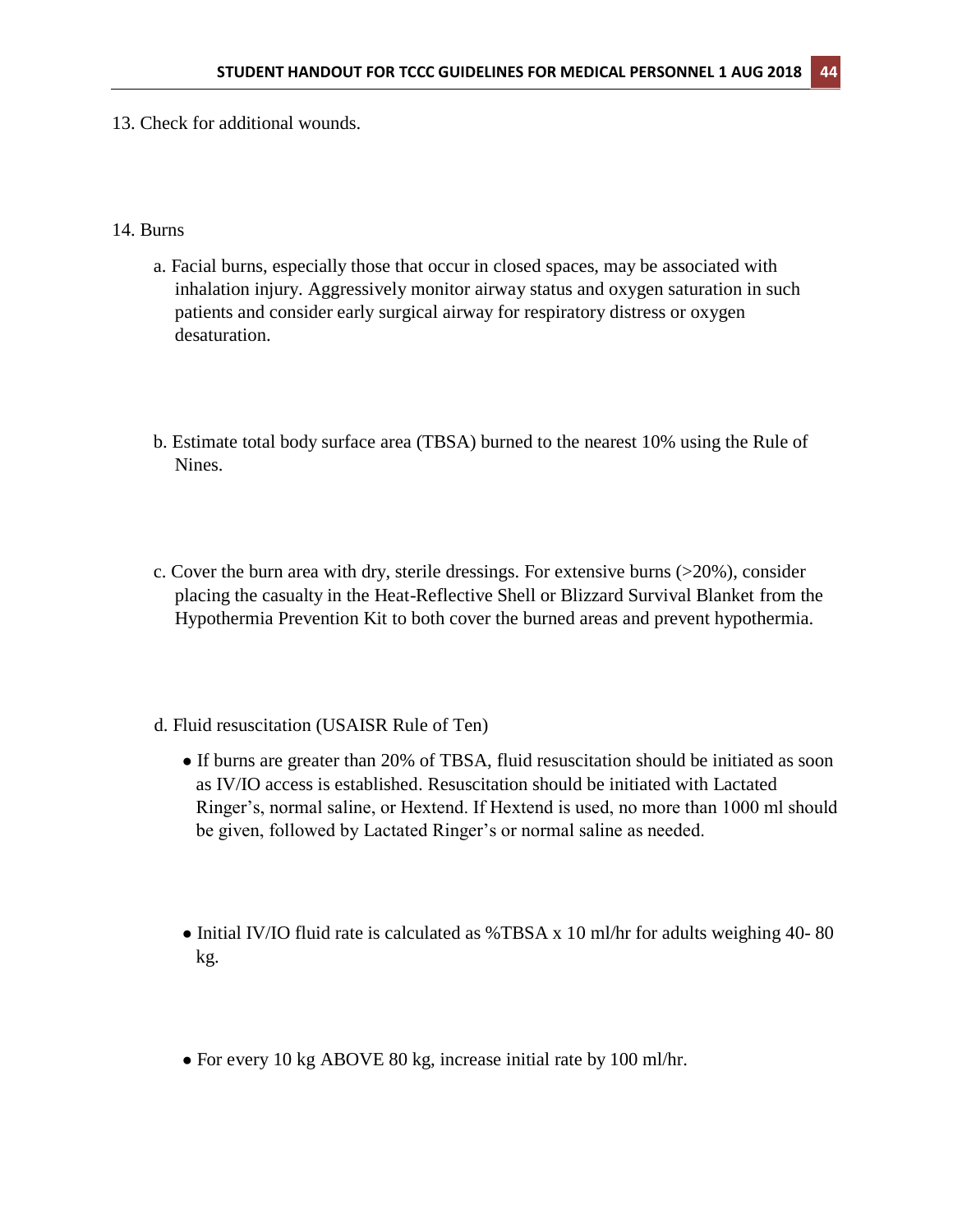- If hemorrhagic shock is also present, resuscitation for hemorrhagic shock takes precedence over resuscitation for burn shock. Administer IV/IO fluids per the TCCC Guidelines in Section (6).
- e. Analgesia in accordance with the TCCC Guidelines in Section (10) may be administered to treat burn pain.
- f. Prehospital antibiotic therapy is not indicated solely for burns, but antibiotics should be given per the TCCC guidelines in Section (11) if indicated to prevent infection in penetrating wounds.
- g. All TCCC interventions can be performed on or through burned skin in a burn casualty.
- h. Burn patients are particularly susceptible to hypothermia. Extra emphasis should be placed on barrier heat loss prevention methods and IV fluid warming in this phase.
- 15. Reassess fractures and recheck pulses.
- 16. Communication
	- a. Communicate with the casualty if possible. Encourage, reassure and explain care.
	- b. Communicate with medical providers at the next level of care as feasible and relay mechanism of injury, injuries sustained, signs/symptoms, and treatments rendered. Provide additional information as appropriate.